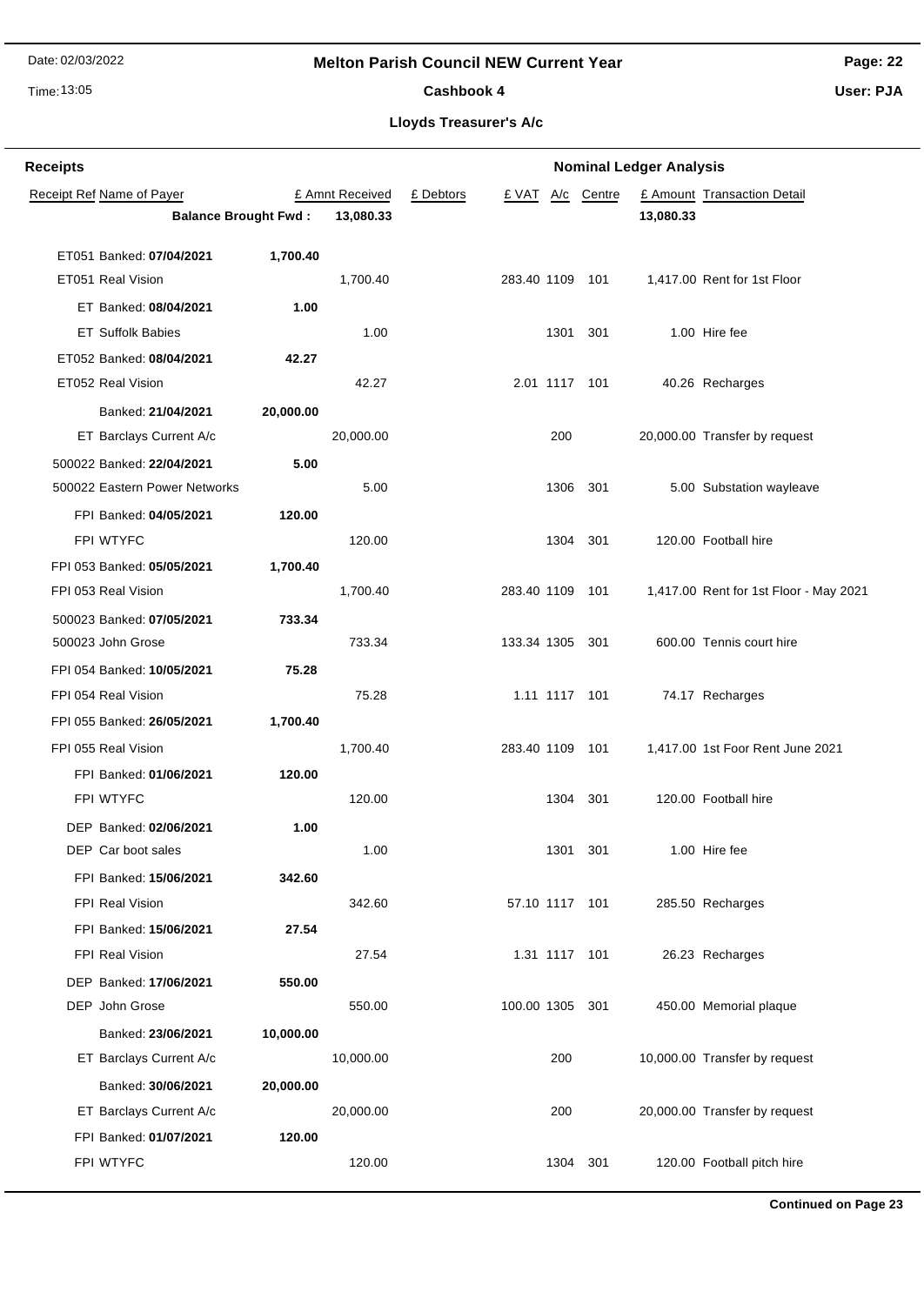# Time: 13:05

# **Melton Parish Council NEW Current Year**

**Page: 23 User: PJA**

# Cashbook 4

**Lloyds Treasurer's A/c**

| <b>Receipts</b>                      |           | <b>Nominal Ledger Analysis</b> |           |                 |               |            |  |                                    |  |
|--------------------------------------|-----------|--------------------------------|-----------|-----------------|---------------|------------|--|------------------------------------|--|
| Receipt Ref Name of Payer            |           | £ Amnt Received                | £ Debtors | £ VAT           |               | A/c Centre |  | £ Amount Transaction Detail        |  |
| FPI Banked: 05/07/2021<br>FPI KSYoga | 1.00      | 1.00                           |           |                 | 1301          | 301        |  | 1.00 Hire agreement                |  |
| FPI057 Banked: 07/07/2021            | 1,700.40  |                                |           |                 |               |            |  |                                    |  |
| FPI057 Real Vision                   |           | 1,700.40                       |           | 283.40 1109 101 |               |            |  | 1,417.00 1st Floor Rent July 2021  |  |
| FPI058 Banked: 07/07/2021            | 22.50     |                                |           |                 |               |            |  |                                    |  |
| FPI058 Real Vision                   |           | 22.50                          |           |                 | 3.75 1117 101 |            |  | 18.75 Recharges                    |  |
| FPI058 Banked: 07/07/2021            | 23.68     |                                |           |                 |               |            |  |                                    |  |
| FPI058 Real Vision                   |           | 23.68                          |           |                 | 1.13 1117 101 |            |  | 22.55 Recharges                    |  |
| FPI059 Banked: 27/07/2021            | 1,700.40  |                                |           |                 |               |            |  |                                    |  |
| FPI059 Real Vision                   |           | 1,700.40                       |           | 283.40 1109 101 |               |            |  | 1,417.00 1st Floor Rent - Aug 2021 |  |
| 500026 Banked: 30/07/2021            | 641.67    |                                |           |                 |               |            |  |                                    |  |
| 500026 John Grose                    |           | 641.67                         |           | 116.67 1305 301 |               |            |  | 525.00 Tennis court hire           |  |
| FOI00060 Banked: 02/08/2021          | 21.37     |                                |           |                 |               |            |  |                                    |  |
| FOI00060 Real Vision                 |           | 21.37                          |           |                 | 1.02 1117 101 |            |  | 20.35 Recharges                    |  |
| FPI Banked: 02/08/2021               | 120.00    |                                |           |                 |               |            |  |                                    |  |
| FPI WTYFC                            |           | 120.00                         |           |                 | 1304 301      |            |  | 120.00 Football hire               |  |
| FPI00061 Banked: 24/08/2021          | 1,700.40  |                                |           |                 |               |            |  |                                    |  |
| FPI00061 Real Vision                 |           | 1,700.40                       |           | 283.40 1109 101 |               |            |  | 1,417.00 Rent for 1st Floor        |  |
| FPI Banked: 01/09/2021               | 120.00    |                                |           |                 |               |            |  |                                    |  |
| FPI WTYFC                            |           | 120.00                         |           |                 |               | 1304 301   |  | 120.00 Football pitch hire         |  |
| FPI Banked: 08/09/2021               | 23.68     |                                |           |                 |               |            |  |                                    |  |
| FPI Real Vision                      |           | 23.68                          |           |                 | 1.13 1117 101 |            |  | 22.55 Recharges                    |  |
| FPI Banked: 09/09/2021               | 1.00      |                                |           |                 |               |            |  |                                    |  |
| FPI P Alder                          |           | 1.00                           |           |                 |               | 1301 301   |  | 1.00 Forest School                 |  |
| 063 Banked: 13/09/2021               | 296.60    |                                |           |                 |               |            |  |                                    |  |
| 063 Real Vision                      |           | 296.60                         |           | 49.43 1117 101  |               |            |  | 247.17 Estate Service Recharge     |  |
| 064 Banked: 23/09/2021               | 1,700.40  |                                |           |                 |               |            |  |                                    |  |
| 064 Real Vision                      |           | 1,700.40                       |           | 283.40 1109 101 |               |            |  | 1,417.00 rent for 1st Floor        |  |
| Banked: 29/09/2021                   | 20,000.00 |                                |           |                 |               |            |  |                                    |  |
| FPI Barclays Current A/c             |           | 20,000.00                      |           |                 | 200           |            |  | 20,000.00 Transfer by request      |  |
| 500027 Banked: 30/09/2021            | 733.34    |                                |           |                 |               |            |  |                                    |  |
| 500027 John Grose                    |           | 733.34                         |           | 133.34 1305 301 |               |            |  | 600.00 Tennis court hire           |  |
| FPI Banked: 01/10/2021               | 120.00    |                                |           |                 |               |            |  |                                    |  |
| FPI WTYFC                            |           | 120.00                         |           |                 |               | 1304 301   |  | 120.00 Football pitch hire         |  |
| FPI065 Banked: 04/10/2021            | 18.28     |                                |           |                 |               |            |  |                                    |  |
| FPI065 Real Vision                   |           | 18.28                          |           |                 | 0.87 1117 101 |            |  | 17.41 Recharges                    |  |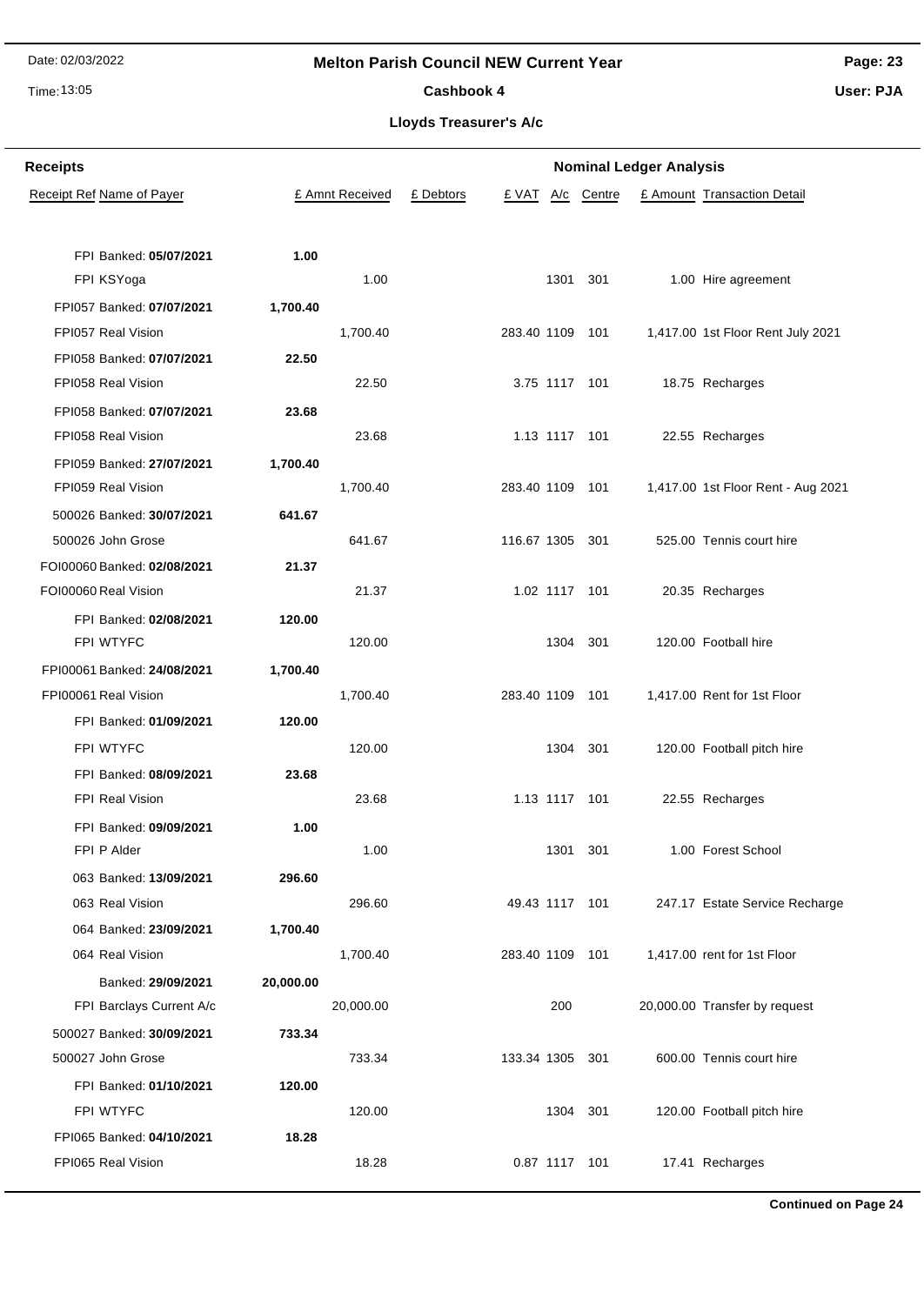# Time: 13:05

# **Melton Parish Council NEW Current Year**

**Page: 24**

Cashbook 4

**Lloyds Treasurer's A/c**

| <b>Receipts</b>                  |             |                 |           |                  |     |                 | <b>Nominal Ledger Analysis</b> |                                        |
|----------------------------------|-------------|-----------------|-----------|------------------|-----|-----------------|--------------------------------|----------------------------------------|
| <b>Receipt Ref Name of Payer</b> |             | £ Amnt Received | £ Debtors | £ VAT            | A/c | Centre          |                                | £ Amount Transaction Detail            |
|                                  |             |                 |           |                  |     |                 |                                |                                        |
| FPI Banked: 01/11/2021           | 120.00      |                 |           |                  |     |                 |                                |                                        |
| FPI WTYFC                        |             | 120.00          |           |                  |     | 1304 301        |                                | 120.00 Football hire                   |
| FPI066 Banked: 02/11/2021        | 1,722.90    |                 |           |                  |     |                 |                                |                                        |
| FPI066 Real Vision               |             | 1,722.90        |           | 287.15 1109 101  |     |                 |                                | 1,435.75 1st Flr rent & recharges nov  |
| FPI067 Banked: 02/11/2021        | 16.28       |                 |           |                  |     |                 |                                |                                        |
| FPI067 Real Vision               |             | 16.28           |           |                  |     | 0.78 1117 101   |                                | 15.50 Recharges                        |
| FPI66 Banked: 02/11/2021         | $-1,722.90$ |                 |           |                  |     |                 |                                |                                        |
| FPI66 Real Vision                |             | $-1,722.90$     |           | -287.15 1109 101 |     |                 |                                | -1,435.75 1st Floor rent and recharges |
| FPI066 Banked: 02/11/2021        | 1,772.90    |                 |           |                  |     |                 |                                |                                        |
| FPI066 Real Vision               |             | 1,772.90        |           | 295.48 1109      |     | 101<br>1117 101 | 1,417.00 Rent                  |                                        |
| FPI068 Banked: 09/11/2021        | 51.71       |                 |           |                  |     |                 |                                | 60.42 Recharges                        |
| FPI068 Real Vision               |             | 51.71           |           |                  |     | 1117 101        |                                | 51.71 Recharges                        |
| FPI069 Banked: 30/11/2021        | 1,700.40    |                 |           |                  |     |                 |                                |                                        |
| FPI069 Real Vision               |             | 1,700.40        |           | 283.40 1109 101  |     |                 |                                | 1,417.00 1st Floor rent Dec 21         |
| FPI Banked: 01/12/2021           | 120.00      |                 |           |                  |     |                 |                                |                                        |
| FPI WTYFC                        |             | 120.00          |           |                  |     | 1304 301        |                                | 120.00 Football pitch hire             |
| FPI Banked: 02/12/2021           | 20.13       |                 |           |                  |     |                 |                                |                                        |
| <b>FPI Real Vision</b>           |             | 20.13           |           |                  |     | 0.96 1117 101   |                                | 19.17 Recharges                        |
| Banked: 08/12/2021               | 20,000.00   |                 |           |                  |     |                 |                                |                                        |
| ET Barclays Current A/c          |             | 20,000.00       |           |                  | 200 |                 |                                | 20,000.00 Transfer by request          |
| FPI Banked: 15/12/2021           | 277.20      |                 |           |                  |     |                 |                                |                                        |
| <b>FPI Real Vision</b>           |             | 277.20          |           | 46.20 1117 101   |     |                 |                                | 231.00 Recharges                       |
| BGC Banked: 20/12/2021           | 700.00      |                 |           |                  |     |                 |                                |                                        |
| <b>BGC SCC</b>                   |             | 700.00          |           |                  |     | 1106 101        |                                | 700.00 Grant from SCC                  |
| FPI Banked: 22/12/2021           | 1,700.40    |                 |           |                  |     |                 |                                |                                        |
| FPI Real Vision                  |             | 1,700.40        |           | 283.40 1109 101  |     |                 |                                | 1,417.00 Rent for 1st Floor            |
| FPI Banked: 04/01/2022           | 120.00      |                 |           |                  |     |                 |                                |                                        |
| FPI WTYFC                        |             | 120.00          |           |                  |     | 1117 101        |                                | 120.00 Hire of football pitches        |
| FPI Banked: 04/01/2022           | $-120.00$   |                 |           |                  |     |                 |                                |                                        |
| FPI WTYFC                        |             | $-120.00$       |           |                  |     | 1117 101        |                                | -120.00 Hire of football pitches       |
| FPI Banked: 04/01/2022           | 120.00      |                 |           |                  |     |                 |                                |                                        |
| FPI WTYFC                        |             | 120.00          |           |                  |     | 1304 301        |                                | 120.00 Hire of football pitches        |
| Banked: 06/01/2022               | 20,000.00   |                 |           |                  |     |                 |                                |                                        |
| TX From Bc Barclays Current A/c  |             | 20,000.00       |           |                  | 200 |                 |                                | 20,000.00 Transfer by request          |
| FPI Banked: 06/01/2022           | 24.45       |                 |           |                  |     |                 |                                |                                        |
|                                  |             |                 |           |                  |     |                 |                                |                                        |

# **User: PJA**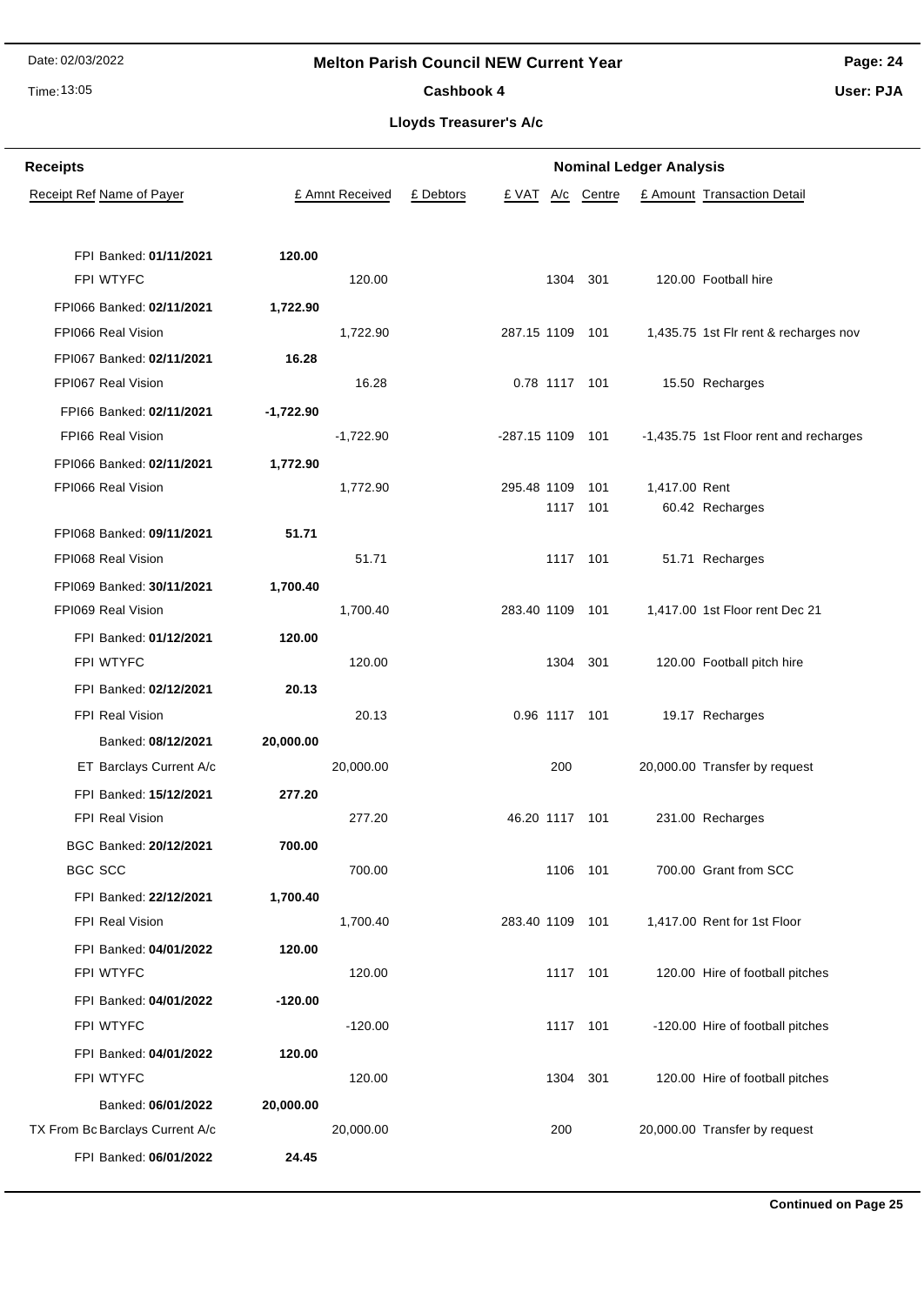# Time: 13:05

# **Melton Parish Council NEW Current Year**

**Page: 25**

Cashbook 4

**User: PJA**

| <b>Receipts</b><br><b>Nominal Ledger Analysis</b> |            |                 |           |                 |     |               |            |                                       |
|---------------------------------------------------|------------|-----------------|-----------|-----------------|-----|---------------|------------|---------------------------------------|
| Receipt Ref Name of Payer                         |            | £ Amnt Received | £ Debtors | £ VAT           | A/c | Centre        |            | £ Amount Transaction Detail           |
|                                                   |            |                 |           |                 |     |               |            |                                       |
| FPI Real Vision                                   |            | 24.45           |           |                 |     | 1.16 1117 101 |            | 23.29 Recharges                       |
| FPI Banked: 26/01/2022                            | 1,700.40   |                 |           |                 |     |               |            |                                       |
| FPI Real Vision                                   |            | 1,700.40        |           | 283.40 1109 101 |     |               |            | 1,417.00 First Floor Rent - Feb 2022  |
| BGC Banked: 28/01/2022                            | 4,580.00   |                 |           |                 |     |               |            |                                       |
| <b>BGC East Suffolk Council</b>                   |            | 4,580.00        |           |                 |     | 1105 101      |            | 4,580.00 Compensation for legal costs |
| FPI Banked: 31/01/2022                            | 1,700.40   |                 |           |                 |     |               |            |                                       |
| FPI Real Vision                                   |            | 1,700.40        |           | 283.40 1109 101 |     |               |            | 1,417.00 1st Floor Rent - March 2022  |
| FPI Banked: 01/02/2022                            | 120.00     |                 |           |                 |     |               |            |                                       |
| FPI WTYFC                                         |            | 120.00          |           |                 |     | 1304 301      |            | 120.00 Football Hire                  |
| Inv076 Banked: 08/02/2022                         | 32.40      |                 |           |                 |     |               |            |                                       |
| Inv076 Real Vision                                |            | 32.40           |           |                 |     | 1.54 1117 101 |            | 30.86 Recharges                       |
| Inv077 Banked: 08/02/2022                         | 22.50      |                 |           |                 |     |               |            |                                       |
| Inv077 Real Vision                                |            | 22.50           |           |                 |     | 3.75 1117 101 |            | 18.75 Recharges                       |
| 500028 Banked: 10/02/2022                         | 458.34     |                 |           |                 |     |               |            |                                       |
| 500028 John Grose                                 |            | 458.34          |           | 83.34 1305 301  |     |               |            | 375.00 Tennis Court Hire              |
| Inv078 Banked: 17/02/2022                         | 86.40      |                 |           |                 |     |               |            |                                       |
| Inv078 Real Vision                                |            | 86.40           |           | 14.40 1117 101  |     |               |            | 72.00 Recharges                       |
| <b>Total Receipts</b>                             | 141,507.86 |                 | 0.00      | 4,167.22        |     |               | 137,340.64 |                                       |
|                                                   |            |                 |           |                 |     |               |            |                                       |
| <b>Cashbook Totals</b>                            | 154,588.19 |                 | 0.00      | 4,167.22        |     |               | 150,420.97 |                                       |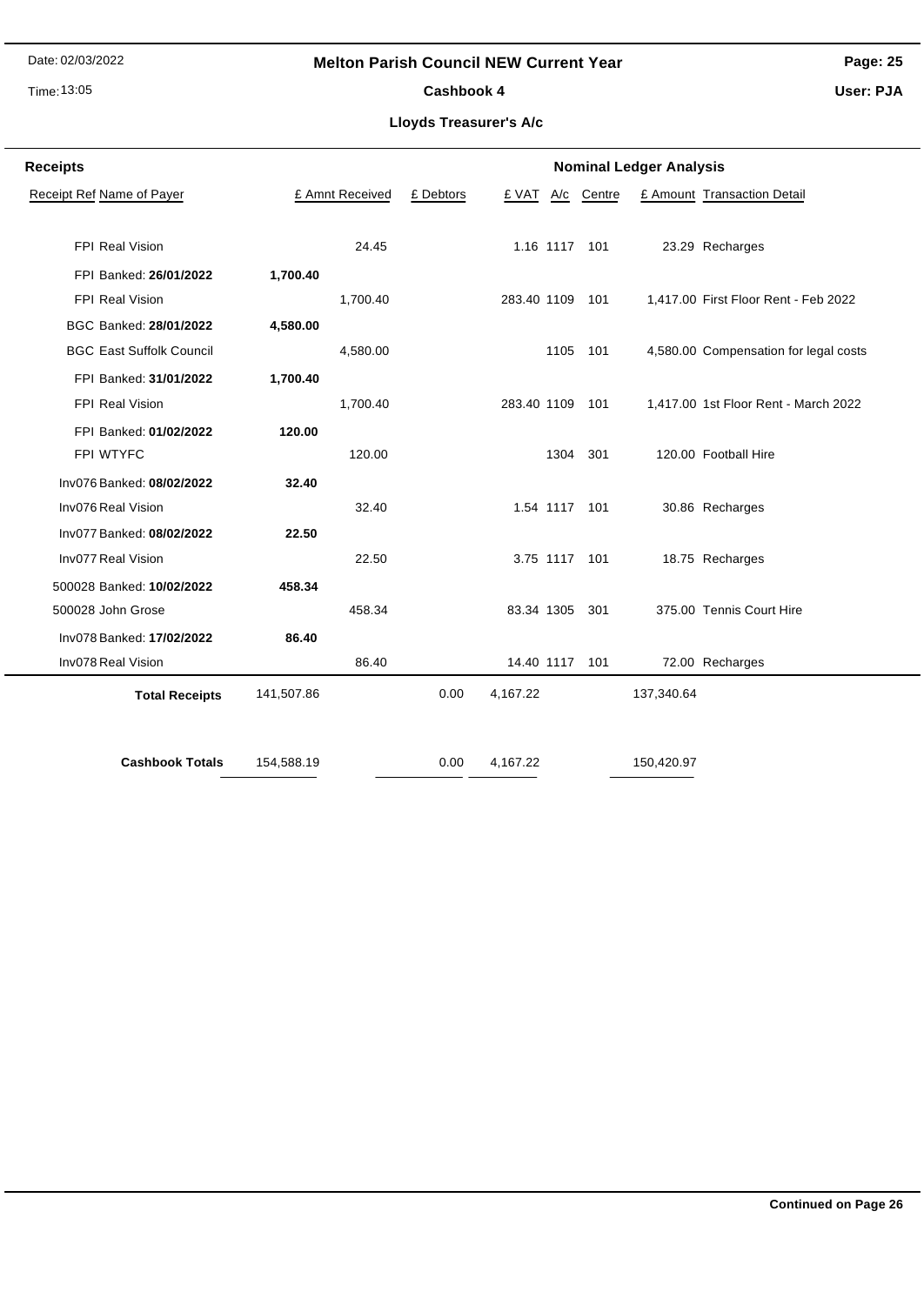**Page: 26**

Time: 13:05

# Cashbook 4

**User: PJA**

| <b>Payments</b>      |                                    |                        |                 |             |                |               | <b>Nominal Ledger Analysis</b> |                                                    |
|----------------------|------------------------------------|------------------------|-----------------|-------------|----------------|---------------|--------------------------------|----------------------------------------------------|
| Date                 | Payee Name                         | Reference £ Total Amnt |                 | £ Creditors | £ VAT          |               | A/c Centre                     | £ Amount Transaction Detail                        |
|                      | 01/04/2021 Nelson Potter           | <b>DEBIT CARD</b>      | 218.38          |             | 36.40 4362 301 |               |                                | 181.98 Memorial bench                              |
| 07/04/2021 RBS       |                                    | EТ                     | 206.40          |             | 34.40 4116 101 |               |                                | 172.00 Annual software agreement                   |
| 07/04/2021 Wix.com   |                                    | DEBIT                  | 74.25           |             | 12.37 4205 201 |               |                                | 61.88 NP website hosting                           |
| 07/04/2021 SALC      |                                    | ET                     | 1,041.35        |             |                | 4132          | 101                            | 1,041.35 SALC Membership                           |
| 09/04/2021 Zoom      |                                    | <b>DEBIT</b>           | 11.99           |             |                | 4117          | 101                            | 11.99 Video conferencing                           |
|                      | 15/04/2021 East Suffolk            | DD                     | 550.75          |             |                | 4125          | 101                            | 550.75 Business Rates                              |
| 15/04/2021 SALC      |                                    | EТ                     | 120.00          |             | 20.00 4138     |               | 101                            | 100.00 Staff Training                              |
| 15/04/2021 P Alder   |                                    | ET                     | 1.99            |             |                | 0.33 4113 101 |                                | 1.66 Batteries                                     |
| 15/04/2021 A Porter  |                                    | ET                     | 87.00           |             |                | 2.40 4103 101 |                                | 84.60 Melton Awards                                |
| 19/04/2021 Microsoft |                                    | DD                     | 79.99           |             |                | 4117 101      |                                | 79.99 Microsoft 365 subscription                   |
|                      | 20/04/2021 Comms Unite             | DD                     | 54.00           |             |                | 9.00 4114     | 101                            | 45.00 Office broadband                             |
|                      | 20/04/2021 Nelson Potter           | <b>DEBIT CARD</b>      | $-18.00$        |             |                | 4362          | 301                            | -18.00 Delivery charge refund                      |
|                      | 21/04/2021 Suffolk County Council  | ET                     | 5,093.83        |             | 848.97 4210    |               | 201                            | 4,244.86 Design works                              |
|                      |                                    |                        |                 |             |                | 351           | 0                              | -4,244.86 Design works                             |
|                      |                                    |                        |                 |             |                | 6000          | 201                            | 4,244.86 Design works                              |
|                      | 26/04/2021 Comms Unite             | DD                     | 64.78           |             | 10.80 4114     |               | 101                            | 53.98 Office telephony                             |
|                      | 26/04/2021 Smartest Energy         | DD                     | 73.00           |             |                | 3.48 4126     | 101                            | 69.52 Office electricity                           |
| 28/04/2021 Wave      |                                    | ET.                    | 104.09          |             |                | 4126          | 101                            | 104.09 Office water                                |
|                      | 28/04/2021 Staff Salaries          | EТ                     | 2,937.50        |             |                | 4108          | 101                            | 2.937.50 Staff Salaries P1                         |
| 28/04/2021 HMRC      |                                    | ET                     | 999.37          |             |                | 4108          | 101                            | 999.37 Tax/NI                                      |
|                      | 28/04/2021 Suffolk County Council  | EТ                     | 333.70          |             |                | 4110 101      |                                | 333.70 Staff pension                               |
|                      | 28/04/2021 OneStop Promotions      | <b>DEBIT CARD</b>      | 189.60          |             | 31.60 4362     |               | 301                            | 158.00 Flagpole and flag                           |
|                      |                                    |                        |                 |             |                | 350           | 0                              | -158.00 Flagpole and flag                          |
|                      |                                    |                        |                 |             |                |               |                                |                                                    |
|                      |                                    |                        |                 |             |                | 6000          | 301                            | 158.00 Flagpole and flag<br>121.88 Office cleaning |
|                      | 30/04/2021 Heritage Cleaning       | DD<br><b>BACS</b>      | 121.88<br>51.30 |             |                | 4123<br>4136  | 101<br>101                     |                                                    |
|                      | 05/05/2021 P Donoghue              |                        | 215.07          |             |                |               |                                | 51.30 Mileage                                      |
|                      | 05/05/2021 P Donoghue              | EТ                     |                 |             | 35.84 4310     |               | 301                            | 158.71 Equipment and materials                     |
|                      |                                    |                        |                 |             |                | 4171          | 101                            | 20.52 Equipment and materials                      |
| 05/05/2021 FirePower |                                    | EТ                     | 60.00           |             | 10.00 4124     |               | 101                            | 50.00 Pav Fire Extinguisher Service                |
| 05/05/2021 FirePower |                                    | ET                     | 90.00           |             | 15.00 4124 101 |               |                                | 75.00 Office Fire Ex Service                       |
|                      | 05/05/2021 Bates Wells Braithwaite | EТ                     | 270.00          |             |                | 4170 101      |                                | 270.00 Land Transfer disbursements                 |
| 10/05/2021 Zoom      |                                    | <b>DEBIT CARD</b>      | 11.99           |             |                | 4117 101      |                                | 11.99 Video conferencing                           |
|                      | 10/05/2021 Tuddenham Press         | <b>BACS</b>            | 122.00          |             |                | 4113 101      |                                | 122.00 SZC leaflets                                |
| 13/05/2021 JW Plant  |                                    | <b>DEBIT CARD</b>      | 228.12          |             | 38.02 4340 301 |               |                                | 190.10 NHS Thank You banners                       |
|                      | 13/05/2021 Hire Station            | <b>DEBIT CARD</b>      | 100.00          |             | 22.80 4330     |               | 301                            | 77.20 Car Park fencing                             |
|                      |                                    |                        |                 |             |                | 350           | 0                              | -77.20 Car Park fencing                            |
|                      |                                    |                        |                 |             |                | 6000          | 301                            | 77.20 Car Park fencing                             |
|                      | 17/05/2021 East Suffolk Council    | DD                     | 551.00          |             |                | 4125 101      |                                | 551.00 Business Rates                              |
|                      | 19/05/2021 Comms Unite             | DD                     | 54.00           |             |                | 9.00 4114 101 |                                | 45.00 Office broadband                             |
| 21/05/2021 SCC       |                                    | <b>DEBIT CARD</b>      | 247.50          |             |                | 4214 201      |                                | 247.50 Melton Walks Leaflet                        |
|                      | 24/05/2021 Comms Unite             | DD                     | 60.84           |             | 10.14 4114 101 |               |                                | 50.70 Office telephony                             |
|                      | 25/05/2021 C&W Fencing Ltd         | ET                     | 4,226.68        |             | 704.45 4330    |               | 301                            | 3,522.23 Car park fencing                          |
|                      |                                    |                        |                 |             |                | 350           | 0                              | -3,522.23 Car park fencing                         |
|                      |                                    |                        |                 |             |                | 6000          | 301                            | 3,522.23 Car park fencing                          |
| 25/05/2021 CGM       |                                    | ET                     | 90.00           |             | 15.00 4310 301 |               |                                | 75.00 Line marking                                 |
| 25/05/2021 Viking    |                                    | EТ                     | 39.96           |             |                | 6.16 4113 101 |                                | 33.80 Stationery                                   |
| 25/05/2021 P Alder   |                                    | ET                     | 5.52            |             |                | 0.92 4107 101 |                                | 4.60 Zip ties                                      |
| 25/05/2021 Wave      |                                    | ET                     | 41.29           |             |                | 2.45 4316 301 |                                | 38.84 Pavilion water                               |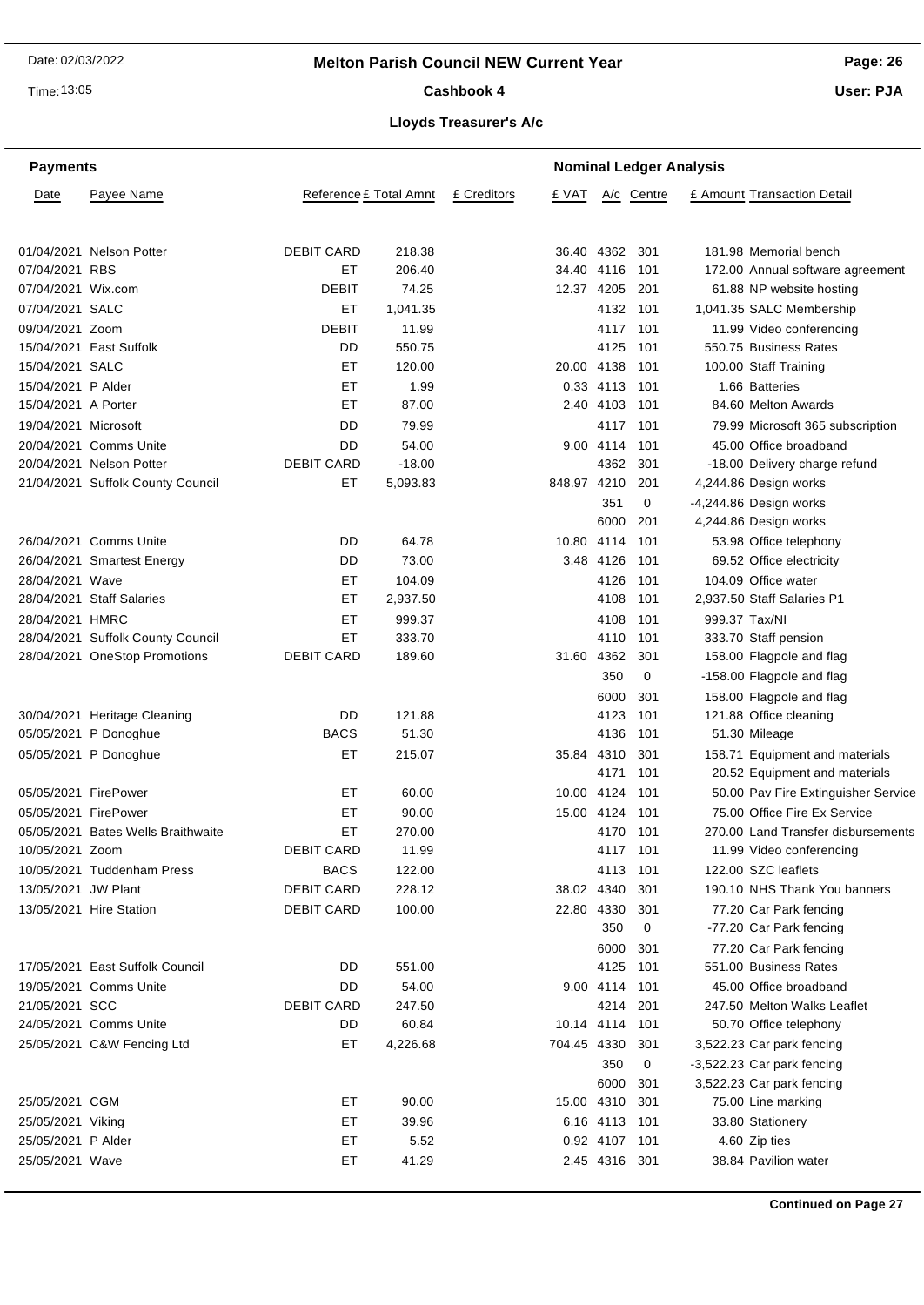Time: 13:05

# Cashbook 4

**Page: 27 User: PJA**

**Lloyds Treasurer's A/c**

| <b>Payments</b>      |                                 |                        | <b>Nominal Ledger Analysis</b> |             |                |                  |             |                 |                                  |  |
|----------------------|---------------------------------|------------------------|--------------------------------|-------------|----------------|------------------|-------------|-----------------|----------------------------------|--|
| Date                 | Payee Name                      | Reference £ Total Amnt |                                | £ Creditors | £ VAT          |                  | A/c Centre  |                 | £ Amount Transaction Detail      |  |
|                      |                                 |                        |                                |             |                |                  |             |                 |                                  |  |
| 25/05/2021 Viking    |                                 | EТ                     | -39.96                         |             |                | $-6.66$ 4113 101 |             |                 | -33.30 Stationery                |  |
| 25/05/2021 Viking    |                                 | ЕT                     | 36.96                          |             |                | 6.16 4113 101    |             |                 | 30.80 Stationery                 |  |
|                      | 26/05/2021 Staff Salaries       | ЕT                     | 2,937.10                       |             |                | 4108             | 101         |                 | 2,937.10 Staff Salaries P2       |  |
| 26/05/2021 SCC       |                                 | ET                     | 333.70                         |             |                | 4110             | 101         |                 | 333.70 Staff Pension             |  |
| 26/05/2021 HMRC      |                                 | ET                     | 999.77                         |             |                | 4108             | 101         |                 | 999.77 Tax/NI                    |  |
| 26/05/2021 SALC      |                                 | ET                     | 30.00                          |             |                | 5.00 4138        | 101         |                 | 25.00 Staff Training             |  |
| 26/05/2021 Savills   |                                 | EТ                     | 595.20                         |             | 99.20 4124     |                  | 101         |                 | 496.00 Estate charges            |  |
| 26/05/2021 Firepower |                                 | EТ                     | 90.00                          |             | 15.00 4124     |                  | 101         |                 | 75.00 Fire alarm fix             |  |
|                      | 26/05/2021 Smartest Energy      | DD                     | 73.00                          |             |                | 3.48 4126        | 101         |                 | 69.52 Office electricity         |  |
|                      | 27/05/2021 Spencer Wix          | ET                     | 600.00                         |             | 100.00 4363    |                  | 301         |                 | 500.00 WW2 memorial restoration  |  |
|                      |                                 |                        |                                |             |                | 325              | $\mathbf 0$ |                 | -500.00 WW2 memorial restoration |  |
|                      |                                 |                        |                                |             |                | 6000             | 301         |                 | 500.00 WW2 memorial restoration  |  |
|                      | 01/06/2021 Trevor Brown         | EТ                     | 300.00                         |             |                | 4131             | 101         |                 | 300.00 Internal Audit            |  |
|                      | 01/06/2021 Heritage Cleaning    | <b>STD ORD</b>         | 121.88                         |             |                | 4123             | 101         |                 | 121.88 Office cleaning           |  |
| 09/06/2021 Zoom      |                                 | <b>DEBIT CARD</b>      | 11.99                          |             |                | 4117 101         |             |                 | 11.99 Video conferencing         |  |
| 15/06/2021 TLC       |                                 | EТ                     | 45.00                          |             |                | 7.50 4124        | 101         |                 | 37.50 Window cleaning            |  |
| 15/06/2021 Norse     |                                 | EТ                     | 234.00                         |             | 39.00 4364     |                  | 301         |                 | 195.00 Dog poo bin               |  |
|                      |                                 |                        |                                |             |                | 350              | 0           |                 | -195.00 Dog poo bin              |  |
|                      |                                 |                        |                                |             |                | 6000             | 301         |                 | 195.00 Dog poo bin               |  |
|                      | 15/06/2021 Pandora Technologies | EТ                     | 3,846.00                       |             | 641.00 4212    |                  | 201         | 3,205.00 SID    |                                  |  |
|                      |                                 |                        |                                |             |                | 350              | 0           | $-3,205.00$ SID |                                  |  |
|                      |                                 |                        |                                |             |                | 6000             | 201         | 3,205.00 SID    |                                  |  |
|                      | 15/06/2021 East Suffolk         | DD                     | 551.00                         |             |                | 4125             | 101         |                 | 551.00 Busines rates             |  |
| 17/06/2021 Viking    |                                 | ЕT                     | 16.74                          |             |                | 2.79 4113 101    |             |                 | 13.95 Stationery                 |  |
| 17/06/2021 SBD Ltd   |                                 | ET                     | 80.00                          |             |                | 4361             | 301         |                 | 80.00 Memorial plaque            |  |
| 17/06/2021 SBD Ltd   |                                 | ЕT                     | 105.00                         |             |                | 4361             | 301         |                 | 105.00 Memorial plaque           |  |
|                      | 18/06/2021 Shelters4less        | DC                     | 136.44                         |             | 22.74 4362     |                  | 301         |                 | 113.70 Bike racks                |  |
|                      |                                 |                        |                                |             |                | 350              | $\mathbf 0$ |                 | -113.70 Bike racks               |  |
|                      |                                 |                        |                                |             |                | 6000             | 301         |                 | 113.70 Bike racks                |  |
|                      | 18/06/2021 SP Services          | <b>DEBIT CARD</b>      | 59.88                          |             |                | 9.98 4171        | 101         |                 | 49.90 Defib pads                 |  |
|                      | 18/06/2021 Comms Unite          | DD                     | 54.00                          |             |                | 9.00 4114 101    |             |                 | 45.00 Office broadband           |  |
| 21/06/2021 V Bidwell |                                 | <b>FPI</b>             | $-25.00$                       |             |                | 4361 301         |             |                 | -25.00 Memorial plaque           |  |
|                      | 22/06/2021 Comms Unite          | DD                     | 51.20                          |             |                | 8.53 4114        | 101         |                 | 42.67 Office telephony           |  |
|                      | 23/06/2021 Westrock CCTV        | ET                     | 294.00                         |             | 49.00 4329     |                  | 301         |                 | 245.00 CCTV camera               |  |
|                      |                                 |                        |                                |             |                | 350              | 0           |                 | -245.00 CCTV camera              |  |
|                      |                                 |                        |                                |             |                | 6000             | 301         |                 | 245.00 CCTV camera               |  |
| 23/06/2021 TC Trees  |                                 | ET                     | 480.00                         |             |                | 4355             | 301         |                 | 480.00 Tree safety works         |  |
|                      |                                 |                        |                                |             |                | 355              | 0           |                 | -480.00 Tree safety works        |  |
|                      |                                 |                        |                                |             |                | 6000             | 301         |                 | 480.00 Tree safety works         |  |
|                      | 23/06/2021 Staff Salaries       | ET                     | 2,937.50                       |             |                | 4108             | 101         |                 | 2,937.50 Salaries P3             |  |
| 23/06/2021 SCC       |                                 | EТ                     | 333.70                         |             |                | 4110 101         |             |                 | 333.70 Staff pension             |  |
| 23/06/2021 HMRC      |                                 | ET                     | 999.37                         |             |                | 4108             | 101         |                 | 999.37 Tax/NI                    |  |
| 23/06/2021 CGM       |                                 | EТ                     | 60.00                          |             | 10.00 4309     |                  | 301         |                 | 50.00 Hedge cutting              |  |
|                      | 28/06/2021 Smartest Energy      | DD                     | 73.00                          |             |                | 3.48 4126        | 101         |                 | 69.52 Office electricity         |  |
|                      | 30/06/2021 Pitkin & Ruddock     | ET                     | 150.00                         |             | 25.00 4124 101 |                  |             |                 | 125.00 A/C service               |  |
|                      | 30/06/2021 Westrock CCTV        | EТ                     | 828.00                         |             | 138.00 4329    |                  | 301         |                 | 690.00 CCTV contract             |  |
|                      | 30/06/2021 Heritage Cleaning    | <b>SO</b>              | 121.88                         |             |                | 4123             | 101         |                 | 121.88 Office cleaning           |  |
|                      | 01/07/2021 Hire Station         | DEB                    | 85.40                          |             | 14.23 4330 301 |                  |             |                 | 71.17 Car park fencing           |  |
|                      |                                 |                        |                                |             |                |                  |             |                 |                                  |  |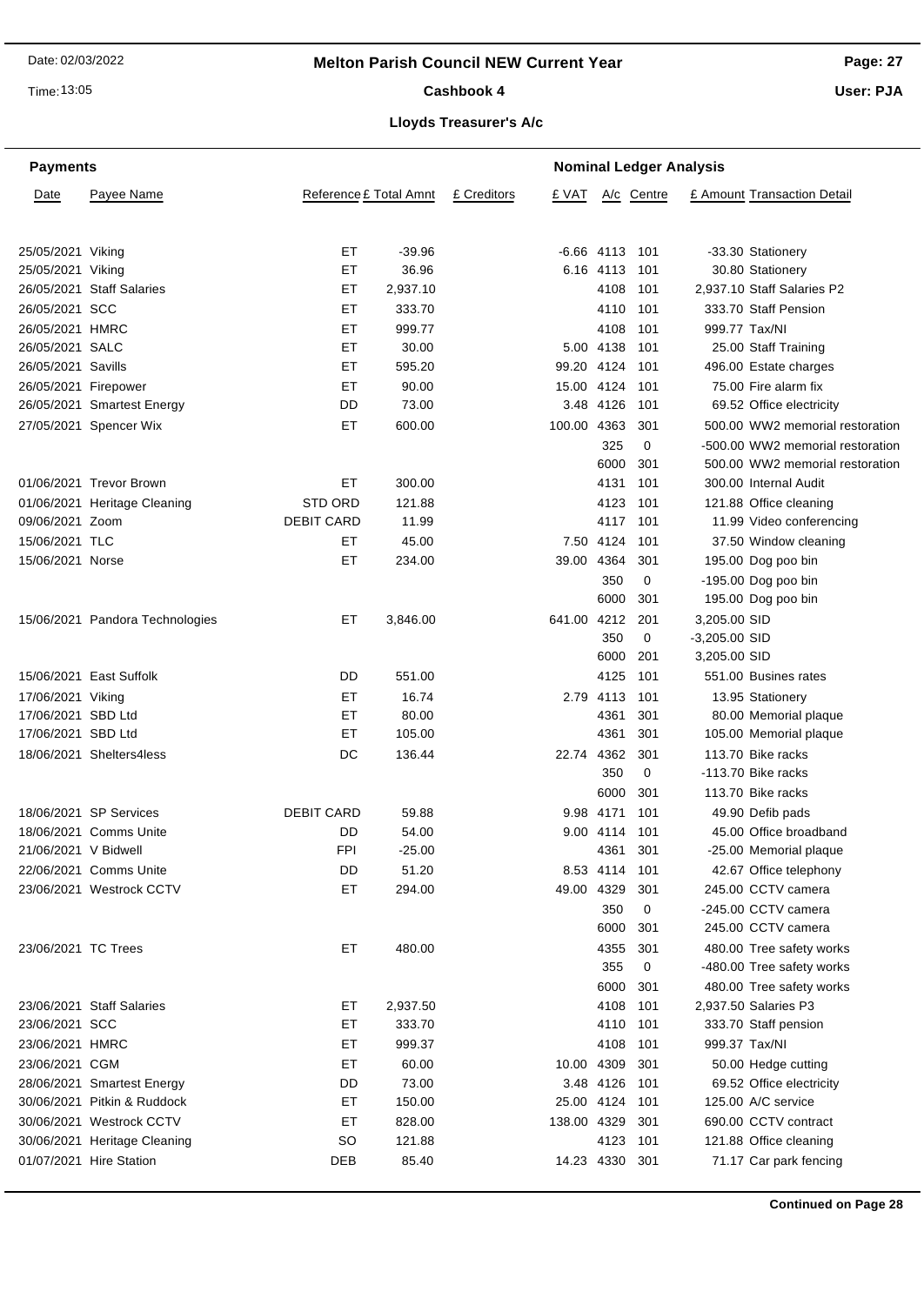Time: 13:05

Cashbook 4

**Page: 28**

**User: PJA**

**Lloyds Treasurer's A/c**

| <b>Payments</b>    |                                    |                        | <b>Nominal Ledger Analysis</b> |             |                |               |            |                 |                                  |
|--------------------|------------------------------------|------------------------|--------------------------------|-------------|----------------|---------------|------------|-----------------|----------------------------------|
| Date               | Payee Name                         | Reference £ Total Amnt |                                | £ Creditors | £ VAT          |               | A/c Centre |                 | £ Amount Transaction Detail      |
|                    |                                    |                        |                                |             |                | 350           | 0          |                 | -71.17 Car park fencing          |
|                    |                                    |                        |                                |             |                | 6000          | 301        |                 | 71.17 Car park fencing           |
| 13/07/2021 SWT     |                                    | FPO                    | 630.00                         |             | 105.00 4310    |               | 301        |                 | 525.00 Pond survey               |
|                    | 13/07/2021 Suffolk Digital         | <b>FPO</b>             | 249.34                         |             |                | 4164          | 101        |                 | 249.34 Food leaflet printing     |
| 13/07/2021 CGM     |                                    | FPO                    | 1,120.80                       |             | 186.80 4309    |               | 301        |                 | 934.00 Grass cutting             |
|                    | 13/07/2021 C&W Fencing Ltd         | <b>FPO</b>             | 2,313.33                       |             | 385.56 4330    |               | 301        |                 | 1,927.77 Car park fencing        |
|                    |                                    |                        |                                |             |                | 350           | 0          |                 | -1,927.77 Car park fencing       |
|                    |                                    |                        |                                |             |                | 6000          | 301        |                 | 1,927.77 Car park fencing        |
| 15/07/2021 ESC     |                                    | DD                     | 551.00                         |             |                | 4310          | 301        |                 | 551.00 Business Rates            |
| 15/07/2021 ESC     |                                    | FPO                    | $-551.00$                      |             |                | 4310          | 301        |                 | -551.00 Business Rates           |
| 15/07/2021 ESC     |                                    | DD                     | 551.00                         |             |                | 4125          | 101        |                 | 551.00 Business Rates            |
|                    | 20/07/2021 Ipswich Insultations    | <b>FPO</b>             | 558.00                         |             | 93.00 4317     |               | 301        |                 | 465.00 Pavilion asbestos survey  |
|                    |                                    |                        |                                |             |                | 353           | 0          |                 | -465.00 Pavilion asbestos survey |
|                    |                                    |                        |                                |             |                | 6000          | 301        |                 | 465.00 Pavilion asbestos survey  |
| 26/07/2021 SALC    |                                    | FPO                    | 30.00                          |             |                | 5.00 4137     | 101        |                 | 25.00 Cllr training              |
| 26/07/2021 SCC     |                                    | FPO                    | 333.70                         |             |                | 4110          | 101        |                 | 333.70 Staff pension             |
| 26/07/2021 HMRC    |                                    | FPO                    | 999.77                         |             |                | 4108          | 101        |                 | 999.77 Tax and NI                |
|                    | 26/07/2021 Staff Salaries          | FPO                    | 2,937.10                       |             |                | 4108          | 101        |                 | 2,937.10 Staff Salaries P4       |
|                    | 26/07/2021 Smartest Energy         | DD                     | 73.00                          |             |                | 3.48 4126     | 101        |                 | 69.52 Office electricity         |
|                    | 26/07/2021 Comms Unite             | DD                     | 54.00                          |             |                | 9.00 4114     | 101        |                 | 45.00 Office broadband           |
|                    | 26/07/2021 Comms Unite             | DD                     | 50.05                          |             |                | 8.34 4114     | 101        |                 | 41.71 Office telephony           |
|                    | 29/07/2021 P Donoghue              | FPO                    | 207.32                         |             | 34.55 4171     |               | 101        |                 | 172.77 Fuel & materials          |
|                    | 29/07/2021 P Donoghue              | FPO                    | 93.15                          |             |                | 4136          | 101        |                 | 93.15 Diesel                     |
|                    | 30/07/2021 Heritage Cleaning       | <b>SO</b>              | 121.88                         |             |                | 4123          | 101        |                 | 121.88 Office cleaning           |
| 11/08/2021 CGM     |                                    | FPO                    | 415.20                         |             | 69.20 4309     |               | 301        |                 | 346.00 Grounds maintenance       |
| 11/08/2021 P Alder |                                    | FPO                    | 5.99                           |             |                | 1.00 4113 101 |            |                 | 4.99 Stationery                  |
|                    | 16/08/2021 East Suffolk            | DD                     | 551.00                         |             |                | 4125          | 101        |                 | 551.00 Business Rates            |
| 19/08/2021 Wave    |                                    | FPO                    | 45.70                          |             |                | 2.70 4316     | 301        |                 | 43.00 Pavilion water             |
|                    | 19/08/2021 Play Inspection Company | FPO                    | 426.00                         |             | 71.00 4171     |               | 101        |                 | 355.00 Staff Training            |
|                    | 23/08/2021 Comms Unite             | DD                     | 54.00                          |             |                | 9.00 4114     | 101        |                 | 45.00 Office broadband           |
|                    | 23/08/2021 Comms Unite             | DD                     | 49.51                          |             |                | 8.25 4114 101 |            |                 | 41.26 Office telephony           |
|                    | 25/08/2021 Staff Salaries          | <b>FPO</b>             | 3,178.86                       |             |                | 4108 101      |            |                 | 3,178.86 Staff Salaries P5       |
| 25/08/2021 HMRC    |                                    | FPO                    | 1,189.24                       |             |                | 4108 101      |            | 1,189.24 Tax/NI |                                  |
| 25/08/2021 SCC     |                                    | FPO                    | 345.52                         |             |                | 4110 101      |            |                 | 345.52 Staff Pension             |
|                    | 25/08/2021 Play Inspection Company | FPO                    | 204.00                         |             | 34.00 4327     |               | 301        |                 | 170.00 Annual Play Inspection    |
|                    | 27/08/2021 Smartest Energy         | DD                     | 73.00                          |             |                | 3.48 4126 101 |            |                 | 69.52 Office electricity         |
|                    | 31/08/2021 Heritage Cleaning       | <b>STO</b>             | 121.88                         |             |                | 4123 101      |            |                 | 121.88 Office cleaning           |
| 07/09/2021 Savills |                                    | <b>FPO</b>             | 595.20                         |             | 99.20 4124 101 |               |            |                 | 496.00 Estate charges            |
|                    | 07/09/2021 P Donoghue              | FPO                    | 24.76                          |             |                | 4.13 4171     | 101        |                 | 20.63 Sundries and consumables   |
|                    | 07/09/2021 P Donoghue              | FPO                    | 53.55                          |             |                | 4136 101      |            |                 | 53.55 Mileage                    |
| 08/09/2021 Archant |                                    | DEB                    | 478.80                         |             | 79.80 4133 101 |               |            |                 | 399.00 Job advert                |
| 09/09/2021 ebay    |                                    | <b>DEB</b>             | 649.99                         |             | 108.33 4317    |               | 301        |                 | 541.66 Storage shed              |
|                    |                                    |                        |                                |             |                | 353           | 0          |                 | -541.66 Storage shed             |
|                    |                                    |                        |                                |             |                | 6000          | 301        |                 | 541.66 Storage shed              |
|                    | 15/09/2021 East Suffolk Council    | DD                     | 551.00                         |             |                | 4125          | 101        |                 | 551.00 Business Rates            |
|                    | 17/09/2021 Lydia Woods Artist      | FPO                    | 60.00                          |             |                | 4113          | 101        |                 | 60.00 Illustrative map           |
|                    | 20/09/2021 PKF Littlejohn          | FPO                    | 960.00                         |             | 160.00 4131    |               | 101        |                 | 800.00 Audit fee                 |
|                    | 22/09/2021 Comms Unite             | DD                     | 43.77                          |             |                | 7.30 4114 101 |            |                 | 36.47 Office telephony           |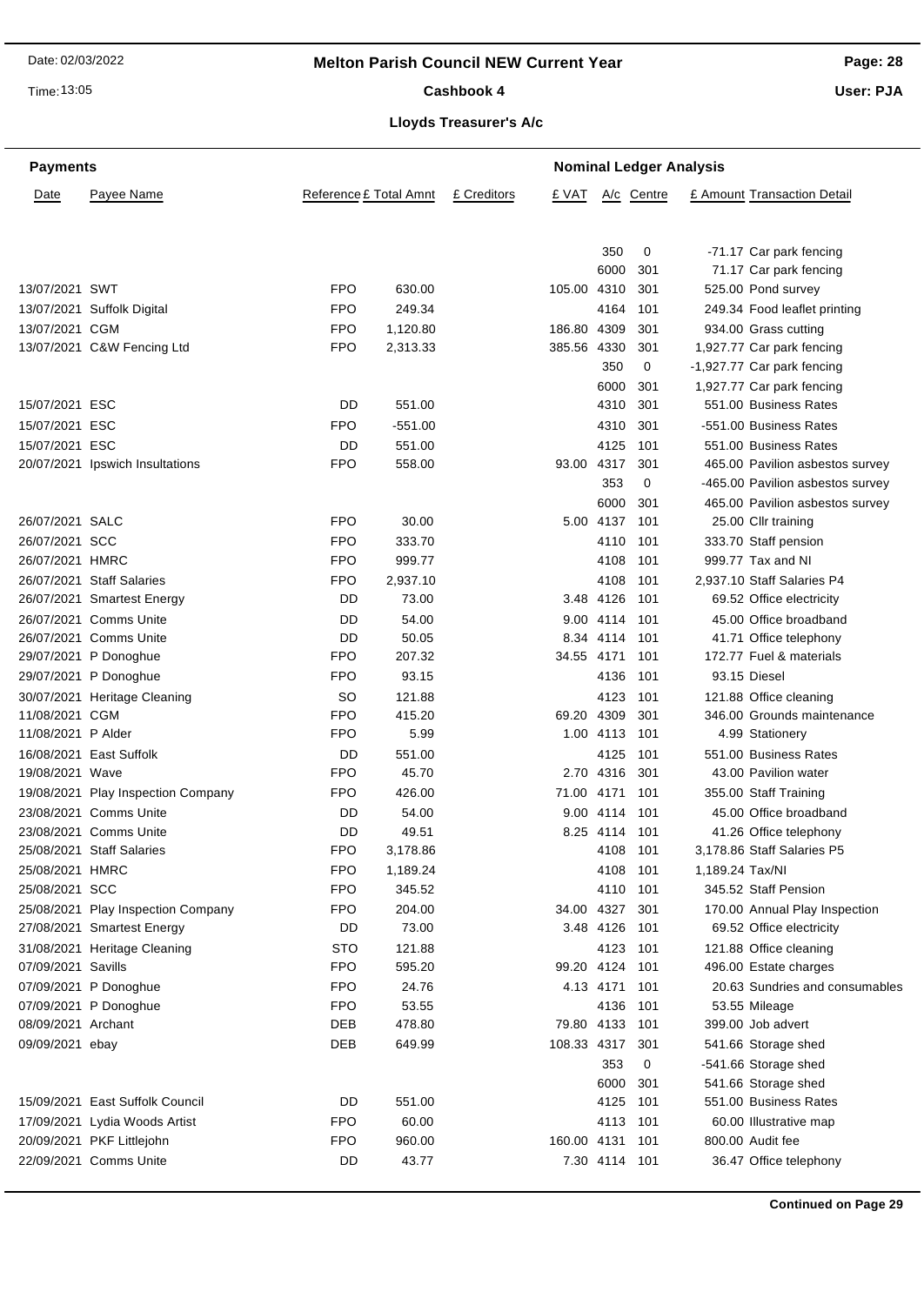Time: 13:05

# Cashbook 4

**Page: 29**

**User: PJA**

# **Lloyds Treasurer's A/c**

| <b>Payments</b><br><b>Nominal Ledger Analysis</b> |                                                           |                          |                   |             |             |                   |            |                 |                                               |
|---------------------------------------------------|-----------------------------------------------------------|--------------------------|-------------------|-------------|-------------|-------------------|------------|-----------------|-----------------------------------------------|
| Date                                              | Payee Name                                                | Reference £ Total Amnt   |                   | £ Creditors | £ VAT       |                   | A/c Centre |                 | £ Amount Transaction Detail                   |
|                                                   |                                                           |                          |                   |             |             |                   |            |                 |                                               |
| 22/09/2021 SBD Ltd                                | 22/09/2021 Comms Unite                                    | DD<br><b>FPO</b>         | 54.00<br>462.72   |             |             | 9.00 4114<br>4361 | 101<br>301 |                 | 45.00 Office broadband<br>462.72 Signage      |
|                                                   |                                                           |                          |                   |             |             | 355               | 0          |                 | -462.72 Signage                               |
|                                                   |                                                           |                          |                   |             |             | 6000              | 301        |                 | 462.72 Signage                                |
|                                                   |                                                           |                          |                   |             |             | 4112              |            |                 |                                               |
|                                                   | 22/09/2021 Tuddenham Press<br>22/09/2021 TC Tree Services | <b>FPO</b><br><b>FPO</b> | 63.40<br>4,540.00 |             | 4.40        | 4355              | 101<br>301 |                 | 59.00 Leaflet printing<br>4,540.00 Tree Works |
|                                                   | 27/09/2021 Smartest Energy                                | DD                       | 73.00             |             |             | 3.48 4126         | 101        |                 | 69.52 Office electricity                      |
|                                                   |                                                           |                          |                   |             |             |                   |            |                 |                                               |
| 29/09/2021 HMRC                                   |                                                           | <b>FPO</b>               | 1,037.66          |             |             | 4108              | 101        | 1,037.66 Tax/NI |                                               |
| 29/09/2021 SCC                                    |                                                           | <b>FPO</b>               | 361.90            |             |             | 4110              | 101        |                 | 361.90 Staff Pension                          |
|                                                   | 29/09/2021 Staff Salaries                                 | <b>FPO</b>               | 2,985.45          |             |             | 4108              | 101        |                 | 2,985.45 Staff Salaries - P6                  |
| 29/09/2021 P Alder                                |                                                           | <b>FPO</b>               | 4.98              |             |             | 0.66 4340         | 301        |                 | 4.32 Refreshments                             |
| 29/09/2021 Gallagher                              |                                                           | <b>FPO</b>               | 3,837.50          |             |             | 4161              | 101        |                 | 3.837.50 Insurance                            |
| 29/09/2021 UKPN                                   |                                                           | <b>FPO</b>               | 2,082.00          |             | 347.00 4317 |                   | 301        |                 | 1,735.00 Pavilion meter move                  |
|                                                   |                                                           |                          |                   |             |             | 353               | 0          |                 | -1,735.00 Pavilion meter move                 |
|                                                   |                                                           |                          |                   |             |             | 6000              | 301        |                 | 1,735.00 Pavilion meter move                  |
|                                                   | 30/09/2021 Heritage Cleaning                              | SO                       | 35.00             |             |             | 4113              | 101        |                 | 35.00 VAT guidebook                           |
|                                                   | 30/09/2021 Heritage Cleaning                              | SO                       | $-35.00$          |             |             | 4113              | 101        |                 | -35.00 Office cleaning                        |
|                                                   | 30/09/2021 Heritage Cleaning                              | SO                       | 121.88            |             |             | 4123              | 101        |                 | 121.88 Office cleaning                        |
| 30/09/2021 Spiramus                               |                                                           | DEB                      | 35.00             |             |             | 4113              | 101        |                 | 35.00 VAT guidebook                           |
| 06/10/2021 Viking                                 |                                                           | EТ                       | 86.29             |             |             | 6.38 4113         | 101        |                 | 31.91 Stationery                              |
|                                                   |                                                           |                          |                   |             |             | 4112              | 101        |                 | 48.00 Postage                                 |
| 06/10/2021 SALC                                   |                                                           | EТ                       | 111.60            |             | 18.60 4130  |                   | 101        |                 | 93.00 Payroll                                 |
| 06/10/2021 RBS                                    |                                                           | EТ                       | 70.80             |             | 11.80 4117  |                   | 101        |                 | 59.00 MTD support                             |
|                                                   | 06/10/2021 P Donoghue                                     | EТ                       | 55.35             |             |             | 4136              | 101        |                 | 55.35 Mileage                                 |
| 06/10/2021 Netwise                                |                                                           | EТ                       | 480.00            |             | 80.00 4118  |                   | 101        |                 | 400.00 Website hosting                        |
|                                                   | 06/10/2021 Native Landscapes                              | ЕT                       | 380.00            |             |             | 4310              | 301        |                 | 380.00 Pond maintenance                       |
| 07/10/2021 CGM                                    |                                                           | EТ                       | 14.40             |             |             | 2.40 4309         | 301        |                 | 12.00 Grass cutting                           |
|                                                   | 07/10/2021 P Donoghue                                     | EТ                       | 209.18            |             | 34.87 4317  |                   | 301        |                 | 174.31 Shed base expenses                     |
|                                                   |                                                           |                          |                   |             |             | 353               | 0          |                 | -174.31 Shed base expenses                    |
|                                                   |                                                           |                          |                   |             |             | 6000              | 301        |                 | 174.31 Shed base expenses                     |
| 11/10/2021 TC Trees                               |                                                           | EТ                       | 880.00            |             |             | 4355              | 301        |                 | 880.00 Emergency tree works                   |
|                                                   |                                                           |                          |                   |             |             | 355               | 0          |                 | -880.00 Emergency tree works                  |
|                                                   |                                                           |                          |                   |             |             | 6000              | 301        |                 | 880.00 Emergency tree works                   |
|                                                   | 15/10/2021 East Suffolk Council                           | DD                       | 551.00            |             |             | 4125              | 101        |                 | 551.00 Business Rates                         |
| 21/10/2021 CGM                                    |                                                           | EТ                       | 415.20            |             | 69.20 4309  |                   | 301        |                 | 346.00 Grass cutting                          |
| 21/10/2021 Cllr Porter                            |                                                           | ET                       | 8.76              |             |             | 1.46 4317         | 301        |                 | 7.30 Shed expenses                            |
|                                                   |                                                           |                          |                   |             |             | 353               | 0          |                 | -7.30 Shed expenses                           |
|                                                   |                                                           |                          |                   |             |             | 6000              | 301        |                 | 7.30 Shed expenses                            |
|                                                   | 21/10/2021 Earth Anchors                                  | ET                       | 2,272.80          |             | 378.80 4361 |                   | 301        |                 | 1,894.00 Noticeboards                         |
|                                                   |                                                           |                          |                   |             |             | 350               | 0          |                 | -1,894.00 Noticeboards                        |
|                                                   |                                                           |                          |                   |             |             | 6000              | 301        |                 | 1,894.00 Noticeboards                         |
|                                                   | 22/10/2021 Comms Unite                                    | DD                       | 51.25             |             |             | 8.54 4114         | 101        |                 | 42.71 Office telephony                        |
|                                                   | 22/10/2021 Comms Unite                                    | DD                       | 54.00             |             |             | 9.00 4114         | 101        |                 | 45.00 Office broadband                        |
| 26/10/2021 HMRC                                   |                                                           | ЕT                       | 1,037.46          |             |             | 4108              | 101        | 1,037.46 Tax/NI |                                               |
| 26/10/2021 SCC                                    |                                                           | ET                       | 340.37            |             |             | 4110              | 101        |                 | 340.37 Staff Pension                          |
|                                                   | 26/10/2021 Staff Salaries                                 | ET                       | 2,985.65          |             |             | 4108              | 101        |                 | 2,985.65 Staff Salaries P7                    |
| 26/10/2021 Wave                                   |                                                           | ЕT                       | 103.42            |             |             | 4126              | 101        |                 | 103.42 Office water                           |
|                                                   | 27/10/2021 Smartest Energy                                | DD                       | 73.00             |             |             | 3.48 4126 101     |            |                 | 69.52 Office electricity                      |
|                                                   |                                                           |                          |                   |             |             |                   |            |                 |                                               |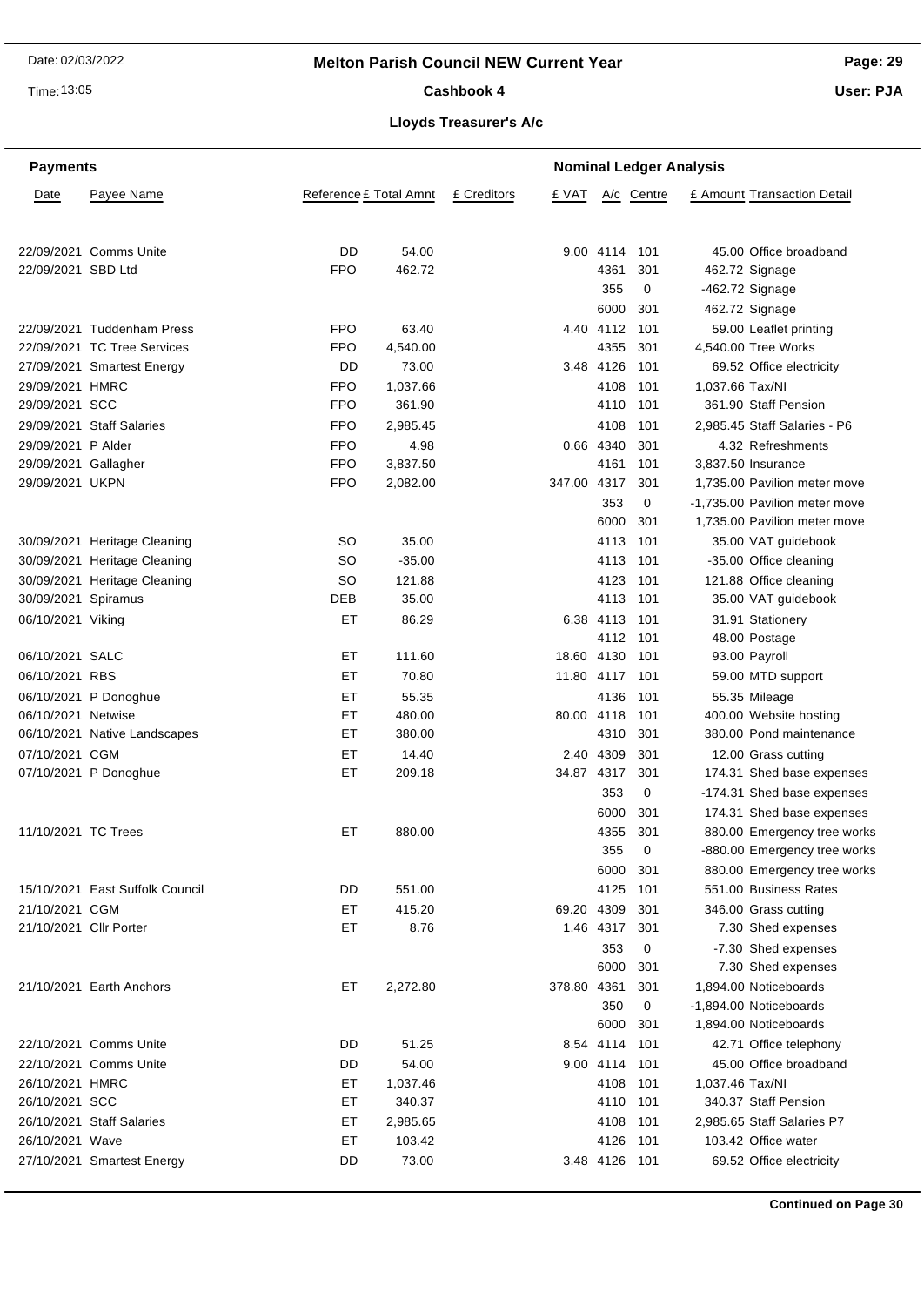Time: 13:05

# Cashbook 4

**Page: 30**

**User: PJA**

# **Lloyds Treasurer's A/c**

| Payee Name<br>Reference £ Total Amnt<br>£ Creditors<br>A/c Centre<br>£ Amount Transaction Detail<br>Date<br>£ VAT<br>28/10/2021 E.On<br>EТ<br>157.86<br>26.31 4317<br>131.55 Meter costs<br>301<br>353<br>0<br>-131.55 Meter costs<br>6000<br>301<br>131.55 Meter costs<br>28/10/2021 TLC<br>45.00<br>7.50 4124<br>101<br>37.50 Window cleaning<br>EТ<br><b>SO</b><br>121.88<br>4123 101<br>121.88 Office cleaning<br>01/11/2021 Heritage Cleaning<br>49.95<br>02/11/2021 P Donoghue<br><b>FPO</b><br>4136<br>49.95 Mileage<br>101<br>02/11/2021 P Donoghue<br><b>FPO</b><br>48.43<br>8.07 4317<br>40.36 Shed sundries<br>301<br>353<br>-40.36 Shed sundries<br>0<br>6000<br>301<br>40.36 Shed sundries<br>03/11/2021 St Andrews PCC<br><b>FPO</b><br>25.00<br>4103<br>101<br>25.00 Wreath<br>DEB<br>322.36<br>53.72 4338<br>301<br>04/11/2021 Nelson Potter<br>268.64 Fence panels<br>355<br>0<br>-268.64 Fence panels<br>6000<br>301<br>268.64 Fence panels<br>DEB<br>3.00 4338<br>301<br>05/11/2021 Nelson Potter<br>18.00<br>15.00 Delivery charge<br>355<br>0<br>-15.00 Delivery charge<br>6000<br>301<br>15.00 Delivery charge<br>08/11/2021 Bannister & Day<br><b>FPO</b><br>480.00<br>80.00 4124<br>101<br>400.00 Bathroom fan<br>08/11/2021 CGM<br><b>FPO</b><br>328.01<br>54.67 4309<br>301<br>273.34 Grounds maintenance<br>08/11/2021 P Alder<br><b>FPO</b><br>10.00<br>4138<br>101<br>10.00 Reimbursement<br>DEB<br>09/11/2021 Nelson Potter<br>26.58<br>4.43 4338<br>301<br>22.15 Concrete for fencing<br>355<br>0<br>-22.15 Concrete for fencing<br>6000<br>301<br>22.15 Concrete for fencing<br>11/11/2021 CGM<br><b>FPO</b><br>415.20<br>69.20<br>4309<br>301<br>346.00 Grounds maintenance<br>67.39 4364<br>11/11/2021 Bin Shop<br>DEB<br>404.35<br>301<br>336.96 Grit bins<br>350<br>0<br>-336.96 Grit bins<br>6000<br>301<br>336.96 Grit bins<br>4125<br>15/11/2021 East Suffolk<br>DD<br>551.00<br>101<br>551.00 Business Rates<br>1.25 4113<br>17/11/2021 Amazon<br>DEB<br>7.49<br>101<br>6.24 noticeboard magnets<br>18/11/2021 Barriers Direct<br>DEB<br>75.97<br>12.66 4364<br>301<br>63.31 Cigarette bin<br>350<br>0<br>-63.31 Cigarette bin<br>6000<br>301<br>63.31 Cigarette bin<br><b>DEB</b><br>11.98<br>19/11/2021 Amazon<br>2.00 4113 101<br>9.98 Noticeboard magnets<br>22/11/2021 Comms Unite<br>DD<br>54.00<br>9.00 4114 101<br>45.00 Office broadband<br>22/11/2021 Comms Unite<br>DD<br>41.89<br>6.98 4114 101<br>34.91 Office telephony<br>23/11/2021 Garrod Construction<br><b>FPO</b><br>3,104.44<br>517.41 4330 301<br>2,587.03 Car Park<br>350<br>0<br>-2,587.03 Car Park<br>6000 301<br>2,587.03 Car Park<br>24/11/2021 Command<br><b>FPO</b><br>105.00<br>17.50 4310 301<br>87.50 Mole control<br>24/11/2021 HMRC<br><b>FPO</b><br>1,037.66<br>4108 101<br>1,037.66 Tax/NI<br>24/11/2021 Staff Salaries<br><b>FPO</b><br>4108 101<br>2,985.45<br>2,985.45 Staff Salaries P8<br>24/11/2021 SCC<br><b>FPO</b><br>4110 101<br>340.37 Staff Pension<br>340.37<br>24/11/2021 SALC<br><b>FPO</b><br>30.00<br>5.00 4138 101<br>25.00 Staff training<br>45.70<br>24/11/2021 Wave<br><b>FPO</b><br>2.70 4316 301<br>43.00 Pavilion water<br>25/11/2021 Amazon<br>DEB<br>7.61<br>1.27 4113 101<br>6.34 Office diary<br>26/11/2021 Smartest Energy<br>DD<br>52.00<br>2.48 4126 101<br>49.52 Office electricity<br>30/11/2021 Heritage Cleaning<br><b>SO</b><br>121.88<br>4123 101<br>121.88 Office cleaning<br><b>FPO</b><br>50.40<br>50.40 Mileage<br>01/12/2021 P Donoghue<br>4136 101<br>01/12/2021 P Donoghue<br><b>FPO</b><br>119.39<br>19.90 4171 101<br>99.49 Expenses | <b>Nominal Ledger Analysis</b><br><b>Payments</b> |  |  |  |  |  |  |
|----------------------------------------------------------------------------------------------------------------------------------------------------------------------------------------------------------------------------------------------------------------------------------------------------------------------------------------------------------------------------------------------------------------------------------------------------------------------------------------------------------------------------------------------------------------------------------------------------------------------------------------------------------------------------------------------------------------------------------------------------------------------------------------------------------------------------------------------------------------------------------------------------------------------------------------------------------------------------------------------------------------------------------------------------------------------------------------------------------------------------------------------------------------------------------------------------------------------------------------------------------------------------------------------------------------------------------------------------------------------------------------------------------------------------------------------------------------------------------------------------------------------------------------------------------------------------------------------------------------------------------------------------------------------------------------------------------------------------------------------------------------------------------------------------------------------------------------------------------------------------------------------------------------------------------------------------------------------------------------------------------------------------------------------------------------------------------------------------------------------------------------------------------------------------------------------------------------------------------------------------------------------------------------------------------------------------------------------------------------------------------------------------------------------------------------------------------------------------------------------------------------------------------------------------------------------------------------------------------------------------------------------------------------------------------------------------------------------------------------------------------------------------------------------------------------------------------------------------------------------------------------------------------------------------------------------------------------------------------------------------------------------------------------------------------------------------------------------------------------------------------------------------------------------------------------------------------------------------------------------------------------------------------------------------------------------------------------------------------------------------------------------------------------------------------------------------------------------------------------------------------------------------------------------------------------------------------------------------------------|---------------------------------------------------|--|--|--|--|--|--|
|                                                                                                                                                                                                                                                                                                                                                                                                                                                                                                                                                                                                                                                                                                                                                                                                                                                                                                                                                                                                                                                                                                                                                                                                                                                                                                                                                                                                                                                                                                                                                                                                                                                                                                                                                                                                                                                                                                                                                                                                                                                                                                                                                                                                                                                                                                                                                                                                                                                                                                                                                                                                                                                                                                                                                                                                                                                                                                                                                                                                                                                                                                                                                                                                                                                                                                                                                                                                                                                                                                                                                                                                                |                                                   |  |  |  |  |  |  |
|                                                                                                                                                                                                                                                                                                                                                                                                                                                                                                                                                                                                                                                                                                                                                                                                                                                                                                                                                                                                                                                                                                                                                                                                                                                                                                                                                                                                                                                                                                                                                                                                                                                                                                                                                                                                                                                                                                                                                                                                                                                                                                                                                                                                                                                                                                                                                                                                                                                                                                                                                                                                                                                                                                                                                                                                                                                                                                                                                                                                                                                                                                                                                                                                                                                                                                                                                                                                                                                                                                                                                                                                                |                                                   |  |  |  |  |  |  |
|                                                                                                                                                                                                                                                                                                                                                                                                                                                                                                                                                                                                                                                                                                                                                                                                                                                                                                                                                                                                                                                                                                                                                                                                                                                                                                                                                                                                                                                                                                                                                                                                                                                                                                                                                                                                                                                                                                                                                                                                                                                                                                                                                                                                                                                                                                                                                                                                                                                                                                                                                                                                                                                                                                                                                                                                                                                                                                                                                                                                                                                                                                                                                                                                                                                                                                                                                                                                                                                                                                                                                                                                                |                                                   |  |  |  |  |  |  |
|                                                                                                                                                                                                                                                                                                                                                                                                                                                                                                                                                                                                                                                                                                                                                                                                                                                                                                                                                                                                                                                                                                                                                                                                                                                                                                                                                                                                                                                                                                                                                                                                                                                                                                                                                                                                                                                                                                                                                                                                                                                                                                                                                                                                                                                                                                                                                                                                                                                                                                                                                                                                                                                                                                                                                                                                                                                                                                                                                                                                                                                                                                                                                                                                                                                                                                                                                                                                                                                                                                                                                                                                                |                                                   |  |  |  |  |  |  |
|                                                                                                                                                                                                                                                                                                                                                                                                                                                                                                                                                                                                                                                                                                                                                                                                                                                                                                                                                                                                                                                                                                                                                                                                                                                                                                                                                                                                                                                                                                                                                                                                                                                                                                                                                                                                                                                                                                                                                                                                                                                                                                                                                                                                                                                                                                                                                                                                                                                                                                                                                                                                                                                                                                                                                                                                                                                                                                                                                                                                                                                                                                                                                                                                                                                                                                                                                                                                                                                                                                                                                                                                                |                                                   |  |  |  |  |  |  |
|                                                                                                                                                                                                                                                                                                                                                                                                                                                                                                                                                                                                                                                                                                                                                                                                                                                                                                                                                                                                                                                                                                                                                                                                                                                                                                                                                                                                                                                                                                                                                                                                                                                                                                                                                                                                                                                                                                                                                                                                                                                                                                                                                                                                                                                                                                                                                                                                                                                                                                                                                                                                                                                                                                                                                                                                                                                                                                                                                                                                                                                                                                                                                                                                                                                                                                                                                                                                                                                                                                                                                                                                                |                                                   |  |  |  |  |  |  |
|                                                                                                                                                                                                                                                                                                                                                                                                                                                                                                                                                                                                                                                                                                                                                                                                                                                                                                                                                                                                                                                                                                                                                                                                                                                                                                                                                                                                                                                                                                                                                                                                                                                                                                                                                                                                                                                                                                                                                                                                                                                                                                                                                                                                                                                                                                                                                                                                                                                                                                                                                                                                                                                                                                                                                                                                                                                                                                                                                                                                                                                                                                                                                                                                                                                                                                                                                                                                                                                                                                                                                                                                                |                                                   |  |  |  |  |  |  |
|                                                                                                                                                                                                                                                                                                                                                                                                                                                                                                                                                                                                                                                                                                                                                                                                                                                                                                                                                                                                                                                                                                                                                                                                                                                                                                                                                                                                                                                                                                                                                                                                                                                                                                                                                                                                                                                                                                                                                                                                                                                                                                                                                                                                                                                                                                                                                                                                                                                                                                                                                                                                                                                                                                                                                                                                                                                                                                                                                                                                                                                                                                                                                                                                                                                                                                                                                                                                                                                                                                                                                                                                                |                                                   |  |  |  |  |  |  |
|                                                                                                                                                                                                                                                                                                                                                                                                                                                                                                                                                                                                                                                                                                                                                                                                                                                                                                                                                                                                                                                                                                                                                                                                                                                                                                                                                                                                                                                                                                                                                                                                                                                                                                                                                                                                                                                                                                                                                                                                                                                                                                                                                                                                                                                                                                                                                                                                                                                                                                                                                                                                                                                                                                                                                                                                                                                                                                                                                                                                                                                                                                                                                                                                                                                                                                                                                                                                                                                                                                                                                                                                                |                                                   |  |  |  |  |  |  |
|                                                                                                                                                                                                                                                                                                                                                                                                                                                                                                                                                                                                                                                                                                                                                                                                                                                                                                                                                                                                                                                                                                                                                                                                                                                                                                                                                                                                                                                                                                                                                                                                                                                                                                                                                                                                                                                                                                                                                                                                                                                                                                                                                                                                                                                                                                                                                                                                                                                                                                                                                                                                                                                                                                                                                                                                                                                                                                                                                                                                                                                                                                                                                                                                                                                                                                                                                                                                                                                                                                                                                                                                                |                                                   |  |  |  |  |  |  |
|                                                                                                                                                                                                                                                                                                                                                                                                                                                                                                                                                                                                                                                                                                                                                                                                                                                                                                                                                                                                                                                                                                                                                                                                                                                                                                                                                                                                                                                                                                                                                                                                                                                                                                                                                                                                                                                                                                                                                                                                                                                                                                                                                                                                                                                                                                                                                                                                                                                                                                                                                                                                                                                                                                                                                                                                                                                                                                                                                                                                                                                                                                                                                                                                                                                                                                                                                                                                                                                                                                                                                                                                                |                                                   |  |  |  |  |  |  |
|                                                                                                                                                                                                                                                                                                                                                                                                                                                                                                                                                                                                                                                                                                                                                                                                                                                                                                                                                                                                                                                                                                                                                                                                                                                                                                                                                                                                                                                                                                                                                                                                                                                                                                                                                                                                                                                                                                                                                                                                                                                                                                                                                                                                                                                                                                                                                                                                                                                                                                                                                                                                                                                                                                                                                                                                                                                                                                                                                                                                                                                                                                                                                                                                                                                                                                                                                                                                                                                                                                                                                                                                                |                                                   |  |  |  |  |  |  |
|                                                                                                                                                                                                                                                                                                                                                                                                                                                                                                                                                                                                                                                                                                                                                                                                                                                                                                                                                                                                                                                                                                                                                                                                                                                                                                                                                                                                                                                                                                                                                                                                                                                                                                                                                                                                                                                                                                                                                                                                                                                                                                                                                                                                                                                                                                                                                                                                                                                                                                                                                                                                                                                                                                                                                                                                                                                                                                                                                                                                                                                                                                                                                                                                                                                                                                                                                                                                                                                                                                                                                                                                                |                                                   |  |  |  |  |  |  |
|                                                                                                                                                                                                                                                                                                                                                                                                                                                                                                                                                                                                                                                                                                                                                                                                                                                                                                                                                                                                                                                                                                                                                                                                                                                                                                                                                                                                                                                                                                                                                                                                                                                                                                                                                                                                                                                                                                                                                                                                                                                                                                                                                                                                                                                                                                                                                                                                                                                                                                                                                                                                                                                                                                                                                                                                                                                                                                                                                                                                                                                                                                                                                                                                                                                                                                                                                                                                                                                                                                                                                                                                                |                                                   |  |  |  |  |  |  |
|                                                                                                                                                                                                                                                                                                                                                                                                                                                                                                                                                                                                                                                                                                                                                                                                                                                                                                                                                                                                                                                                                                                                                                                                                                                                                                                                                                                                                                                                                                                                                                                                                                                                                                                                                                                                                                                                                                                                                                                                                                                                                                                                                                                                                                                                                                                                                                                                                                                                                                                                                                                                                                                                                                                                                                                                                                                                                                                                                                                                                                                                                                                                                                                                                                                                                                                                                                                                                                                                                                                                                                                                                |                                                   |  |  |  |  |  |  |
|                                                                                                                                                                                                                                                                                                                                                                                                                                                                                                                                                                                                                                                                                                                                                                                                                                                                                                                                                                                                                                                                                                                                                                                                                                                                                                                                                                                                                                                                                                                                                                                                                                                                                                                                                                                                                                                                                                                                                                                                                                                                                                                                                                                                                                                                                                                                                                                                                                                                                                                                                                                                                                                                                                                                                                                                                                                                                                                                                                                                                                                                                                                                                                                                                                                                                                                                                                                                                                                                                                                                                                                                                |                                                   |  |  |  |  |  |  |
|                                                                                                                                                                                                                                                                                                                                                                                                                                                                                                                                                                                                                                                                                                                                                                                                                                                                                                                                                                                                                                                                                                                                                                                                                                                                                                                                                                                                                                                                                                                                                                                                                                                                                                                                                                                                                                                                                                                                                                                                                                                                                                                                                                                                                                                                                                                                                                                                                                                                                                                                                                                                                                                                                                                                                                                                                                                                                                                                                                                                                                                                                                                                                                                                                                                                                                                                                                                                                                                                                                                                                                                                                |                                                   |  |  |  |  |  |  |
|                                                                                                                                                                                                                                                                                                                                                                                                                                                                                                                                                                                                                                                                                                                                                                                                                                                                                                                                                                                                                                                                                                                                                                                                                                                                                                                                                                                                                                                                                                                                                                                                                                                                                                                                                                                                                                                                                                                                                                                                                                                                                                                                                                                                                                                                                                                                                                                                                                                                                                                                                                                                                                                                                                                                                                                                                                                                                                                                                                                                                                                                                                                                                                                                                                                                                                                                                                                                                                                                                                                                                                                                                |                                                   |  |  |  |  |  |  |
|                                                                                                                                                                                                                                                                                                                                                                                                                                                                                                                                                                                                                                                                                                                                                                                                                                                                                                                                                                                                                                                                                                                                                                                                                                                                                                                                                                                                                                                                                                                                                                                                                                                                                                                                                                                                                                                                                                                                                                                                                                                                                                                                                                                                                                                                                                                                                                                                                                                                                                                                                                                                                                                                                                                                                                                                                                                                                                                                                                                                                                                                                                                                                                                                                                                                                                                                                                                                                                                                                                                                                                                                                |                                                   |  |  |  |  |  |  |
|                                                                                                                                                                                                                                                                                                                                                                                                                                                                                                                                                                                                                                                                                                                                                                                                                                                                                                                                                                                                                                                                                                                                                                                                                                                                                                                                                                                                                                                                                                                                                                                                                                                                                                                                                                                                                                                                                                                                                                                                                                                                                                                                                                                                                                                                                                                                                                                                                                                                                                                                                                                                                                                                                                                                                                                                                                                                                                                                                                                                                                                                                                                                                                                                                                                                                                                                                                                                                                                                                                                                                                                                                |                                                   |  |  |  |  |  |  |
|                                                                                                                                                                                                                                                                                                                                                                                                                                                                                                                                                                                                                                                                                                                                                                                                                                                                                                                                                                                                                                                                                                                                                                                                                                                                                                                                                                                                                                                                                                                                                                                                                                                                                                                                                                                                                                                                                                                                                                                                                                                                                                                                                                                                                                                                                                                                                                                                                                                                                                                                                                                                                                                                                                                                                                                                                                                                                                                                                                                                                                                                                                                                                                                                                                                                                                                                                                                                                                                                                                                                                                                                                |                                                   |  |  |  |  |  |  |
|                                                                                                                                                                                                                                                                                                                                                                                                                                                                                                                                                                                                                                                                                                                                                                                                                                                                                                                                                                                                                                                                                                                                                                                                                                                                                                                                                                                                                                                                                                                                                                                                                                                                                                                                                                                                                                                                                                                                                                                                                                                                                                                                                                                                                                                                                                                                                                                                                                                                                                                                                                                                                                                                                                                                                                                                                                                                                                                                                                                                                                                                                                                                                                                                                                                                                                                                                                                                                                                                                                                                                                                                                |                                                   |  |  |  |  |  |  |
|                                                                                                                                                                                                                                                                                                                                                                                                                                                                                                                                                                                                                                                                                                                                                                                                                                                                                                                                                                                                                                                                                                                                                                                                                                                                                                                                                                                                                                                                                                                                                                                                                                                                                                                                                                                                                                                                                                                                                                                                                                                                                                                                                                                                                                                                                                                                                                                                                                                                                                                                                                                                                                                                                                                                                                                                                                                                                                                                                                                                                                                                                                                                                                                                                                                                                                                                                                                                                                                                                                                                                                                                                |                                                   |  |  |  |  |  |  |
|                                                                                                                                                                                                                                                                                                                                                                                                                                                                                                                                                                                                                                                                                                                                                                                                                                                                                                                                                                                                                                                                                                                                                                                                                                                                                                                                                                                                                                                                                                                                                                                                                                                                                                                                                                                                                                                                                                                                                                                                                                                                                                                                                                                                                                                                                                                                                                                                                                                                                                                                                                                                                                                                                                                                                                                                                                                                                                                                                                                                                                                                                                                                                                                                                                                                                                                                                                                                                                                                                                                                                                                                                |                                                   |  |  |  |  |  |  |
|                                                                                                                                                                                                                                                                                                                                                                                                                                                                                                                                                                                                                                                                                                                                                                                                                                                                                                                                                                                                                                                                                                                                                                                                                                                                                                                                                                                                                                                                                                                                                                                                                                                                                                                                                                                                                                                                                                                                                                                                                                                                                                                                                                                                                                                                                                                                                                                                                                                                                                                                                                                                                                                                                                                                                                                                                                                                                                                                                                                                                                                                                                                                                                                                                                                                                                                                                                                                                                                                                                                                                                                                                |                                                   |  |  |  |  |  |  |
|                                                                                                                                                                                                                                                                                                                                                                                                                                                                                                                                                                                                                                                                                                                                                                                                                                                                                                                                                                                                                                                                                                                                                                                                                                                                                                                                                                                                                                                                                                                                                                                                                                                                                                                                                                                                                                                                                                                                                                                                                                                                                                                                                                                                                                                                                                                                                                                                                                                                                                                                                                                                                                                                                                                                                                                                                                                                                                                                                                                                                                                                                                                                                                                                                                                                                                                                                                                                                                                                                                                                                                                                                |                                                   |  |  |  |  |  |  |
|                                                                                                                                                                                                                                                                                                                                                                                                                                                                                                                                                                                                                                                                                                                                                                                                                                                                                                                                                                                                                                                                                                                                                                                                                                                                                                                                                                                                                                                                                                                                                                                                                                                                                                                                                                                                                                                                                                                                                                                                                                                                                                                                                                                                                                                                                                                                                                                                                                                                                                                                                                                                                                                                                                                                                                                                                                                                                                                                                                                                                                                                                                                                                                                                                                                                                                                                                                                                                                                                                                                                                                                                                |                                                   |  |  |  |  |  |  |
|                                                                                                                                                                                                                                                                                                                                                                                                                                                                                                                                                                                                                                                                                                                                                                                                                                                                                                                                                                                                                                                                                                                                                                                                                                                                                                                                                                                                                                                                                                                                                                                                                                                                                                                                                                                                                                                                                                                                                                                                                                                                                                                                                                                                                                                                                                                                                                                                                                                                                                                                                                                                                                                                                                                                                                                                                                                                                                                                                                                                                                                                                                                                                                                                                                                                                                                                                                                                                                                                                                                                                                                                                |                                                   |  |  |  |  |  |  |
|                                                                                                                                                                                                                                                                                                                                                                                                                                                                                                                                                                                                                                                                                                                                                                                                                                                                                                                                                                                                                                                                                                                                                                                                                                                                                                                                                                                                                                                                                                                                                                                                                                                                                                                                                                                                                                                                                                                                                                                                                                                                                                                                                                                                                                                                                                                                                                                                                                                                                                                                                                                                                                                                                                                                                                                                                                                                                                                                                                                                                                                                                                                                                                                                                                                                                                                                                                                                                                                                                                                                                                                                                |                                                   |  |  |  |  |  |  |
|                                                                                                                                                                                                                                                                                                                                                                                                                                                                                                                                                                                                                                                                                                                                                                                                                                                                                                                                                                                                                                                                                                                                                                                                                                                                                                                                                                                                                                                                                                                                                                                                                                                                                                                                                                                                                                                                                                                                                                                                                                                                                                                                                                                                                                                                                                                                                                                                                                                                                                                                                                                                                                                                                                                                                                                                                                                                                                                                                                                                                                                                                                                                                                                                                                                                                                                                                                                                                                                                                                                                                                                                                |                                                   |  |  |  |  |  |  |
|                                                                                                                                                                                                                                                                                                                                                                                                                                                                                                                                                                                                                                                                                                                                                                                                                                                                                                                                                                                                                                                                                                                                                                                                                                                                                                                                                                                                                                                                                                                                                                                                                                                                                                                                                                                                                                                                                                                                                                                                                                                                                                                                                                                                                                                                                                                                                                                                                                                                                                                                                                                                                                                                                                                                                                                                                                                                                                                                                                                                                                                                                                                                                                                                                                                                                                                                                                                                                                                                                                                                                                                                                |                                                   |  |  |  |  |  |  |
|                                                                                                                                                                                                                                                                                                                                                                                                                                                                                                                                                                                                                                                                                                                                                                                                                                                                                                                                                                                                                                                                                                                                                                                                                                                                                                                                                                                                                                                                                                                                                                                                                                                                                                                                                                                                                                                                                                                                                                                                                                                                                                                                                                                                                                                                                                                                                                                                                                                                                                                                                                                                                                                                                                                                                                                                                                                                                                                                                                                                                                                                                                                                                                                                                                                                                                                                                                                                                                                                                                                                                                                                                |                                                   |  |  |  |  |  |  |
|                                                                                                                                                                                                                                                                                                                                                                                                                                                                                                                                                                                                                                                                                                                                                                                                                                                                                                                                                                                                                                                                                                                                                                                                                                                                                                                                                                                                                                                                                                                                                                                                                                                                                                                                                                                                                                                                                                                                                                                                                                                                                                                                                                                                                                                                                                                                                                                                                                                                                                                                                                                                                                                                                                                                                                                                                                                                                                                                                                                                                                                                                                                                                                                                                                                                                                                                                                                                                                                                                                                                                                                                                |                                                   |  |  |  |  |  |  |
|                                                                                                                                                                                                                                                                                                                                                                                                                                                                                                                                                                                                                                                                                                                                                                                                                                                                                                                                                                                                                                                                                                                                                                                                                                                                                                                                                                                                                                                                                                                                                                                                                                                                                                                                                                                                                                                                                                                                                                                                                                                                                                                                                                                                                                                                                                                                                                                                                                                                                                                                                                                                                                                                                                                                                                                                                                                                                                                                                                                                                                                                                                                                                                                                                                                                                                                                                                                                                                                                                                                                                                                                                |                                                   |  |  |  |  |  |  |
|                                                                                                                                                                                                                                                                                                                                                                                                                                                                                                                                                                                                                                                                                                                                                                                                                                                                                                                                                                                                                                                                                                                                                                                                                                                                                                                                                                                                                                                                                                                                                                                                                                                                                                                                                                                                                                                                                                                                                                                                                                                                                                                                                                                                                                                                                                                                                                                                                                                                                                                                                                                                                                                                                                                                                                                                                                                                                                                                                                                                                                                                                                                                                                                                                                                                                                                                                                                                                                                                                                                                                                                                                |                                                   |  |  |  |  |  |  |
|                                                                                                                                                                                                                                                                                                                                                                                                                                                                                                                                                                                                                                                                                                                                                                                                                                                                                                                                                                                                                                                                                                                                                                                                                                                                                                                                                                                                                                                                                                                                                                                                                                                                                                                                                                                                                                                                                                                                                                                                                                                                                                                                                                                                                                                                                                                                                                                                                                                                                                                                                                                                                                                                                                                                                                                                                                                                                                                                                                                                                                                                                                                                                                                                                                                                                                                                                                                                                                                                                                                                                                                                                |                                                   |  |  |  |  |  |  |
|                                                                                                                                                                                                                                                                                                                                                                                                                                                                                                                                                                                                                                                                                                                                                                                                                                                                                                                                                                                                                                                                                                                                                                                                                                                                                                                                                                                                                                                                                                                                                                                                                                                                                                                                                                                                                                                                                                                                                                                                                                                                                                                                                                                                                                                                                                                                                                                                                                                                                                                                                                                                                                                                                                                                                                                                                                                                                                                                                                                                                                                                                                                                                                                                                                                                                                                                                                                                                                                                                                                                                                                                                |                                                   |  |  |  |  |  |  |
|                                                                                                                                                                                                                                                                                                                                                                                                                                                                                                                                                                                                                                                                                                                                                                                                                                                                                                                                                                                                                                                                                                                                                                                                                                                                                                                                                                                                                                                                                                                                                                                                                                                                                                                                                                                                                                                                                                                                                                                                                                                                                                                                                                                                                                                                                                                                                                                                                                                                                                                                                                                                                                                                                                                                                                                                                                                                                                                                                                                                                                                                                                                                                                                                                                                                                                                                                                                                                                                                                                                                                                                                                |                                                   |  |  |  |  |  |  |
|                                                                                                                                                                                                                                                                                                                                                                                                                                                                                                                                                                                                                                                                                                                                                                                                                                                                                                                                                                                                                                                                                                                                                                                                                                                                                                                                                                                                                                                                                                                                                                                                                                                                                                                                                                                                                                                                                                                                                                                                                                                                                                                                                                                                                                                                                                                                                                                                                                                                                                                                                                                                                                                                                                                                                                                                                                                                                                                                                                                                                                                                                                                                                                                                                                                                                                                                                                                                                                                                                                                                                                                                                |                                                   |  |  |  |  |  |  |
|                                                                                                                                                                                                                                                                                                                                                                                                                                                                                                                                                                                                                                                                                                                                                                                                                                                                                                                                                                                                                                                                                                                                                                                                                                                                                                                                                                                                                                                                                                                                                                                                                                                                                                                                                                                                                                                                                                                                                                                                                                                                                                                                                                                                                                                                                                                                                                                                                                                                                                                                                                                                                                                                                                                                                                                                                                                                                                                                                                                                                                                                                                                                                                                                                                                                                                                                                                                                                                                                                                                                                                                                                |                                                   |  |  |  |  |  |  |
|                                                                                                                                                                                                                                                                                                                                                                                                                                                                                                                                                                                                                                                                                                                                                                                                                                                                                                                                                                                                                                                                                                                                                                                                                                                                                                                                                                                                                                                                                                                                                                                                                                                                                                                                                                                                                                                                                                                                                                                                                                                                                                                                                                                                                                                                                                                                                                                                                                                                                                                                                                                                                                                                                                                                                                                                                                                                                                                                                                                                                                                                                                                                                                                                                                                                                                                                                                                                                                                                                                                                                                                                                |                                                   |  |  |  |  |  |  |
|                                                                                                                                                                                                                                                                                                                                                                                                                                                                                                                                                                                                                                                                                                                                                                                                                                                                                                                                                                                                                                                                                                                                                                                                                                                                                                                                                                                                                                                                                                                                                                                                                                                                                                                                                                                                                                                                                                                                                                                                                                                                                                                                                                                                                                                                                                                                                                                                                                                                                                                                                                                                                                                                                                                                                                                                                                                                                                                                                                                                                                                                                                                                                                                                                                                                                                                                                                                                                                                                                                                                                                                                                |                                                   |  |  |  |  |  |  |
|                                                                                                                                                                                                                                                                                                                                                                                                                                                                                                                                                                                                                                                                                                                                                                                                                                                                                                                                                                                                                                                                                                                                                                                                                                                                                                                                                                                                                                                                                                                                                                                                                                                                                                                                                                                                                                                                                                                                                                                                                                                                                                                                                                                                                                                                                                                                                                                                                                                                                                                                                                                                                                                                                                                                                                                                                                                                                                                                                                                                                                                                                                                                                                                                                                                                                                                                                                                                                                                                                                                                                                                                                |                                                   |  |  |  |  |  |  |
|                                                                                                                                                                                                                                                                                                                                                                                                                                                                                                                                                                                                                                                                                                                                                                                                                                                                                                                                                                                                                                                                                                                                                                                                                                                                                                                                                                                                                                                                                                                                                                                                                                                                                                                                                                                                                                                                                                                                                                                                                                                                                                                                                                                                                                                                                                                                                                                                                                                                                                                                                                                                                                                                                                                                                                                                                                                                                                                                                                                                                                                                                                                                                                                                                                                                                                                                                                                                                                                                                                                                                                                                                |                                                   |  |  |  |  |  |  |
|                                                                                                                                                                                                                                                                                                                                                                                                                                                                                                                                                                                                                                                                                                                                                                                                                                                                                                                                                                                                                                                                                                                                                                                                                                                                                                                                                                                                                                                                                                                                                                                                                                                                                                                                                                                                                                                                                                                                                                                                                                                                                                                                                                                                                                                                                                                                                                                                                                                                                                                                                                                                                                                                                                                                                                                                                                                                                                                                                                                                                                                                                                                                                                                                                                                                                                                                                                                                                                                                                                                                                                                                                |                                                   |  |  |  |  |  |  |
|                                                                                                                                                                                                                                                                                                                                                                                                                                                                                                                                                                                                                                                                                                                                                                                                                                                                                                                                                                                                                                                                                                                                                                                                                                                                                                                                                                                                                                                                                                                                                                                                                                                                                                                                                                                                                                                                                                                                                                                                                                                                                                                                                                                                                                                                                                                                                                                                                                                                                                                                                                                                                                                                                                                                                                                                                                                                                                                                                                                                                                                                                                                                                                                                                                                                                                                                                                                                                                                                                                                                                                                                                |                                                   |  |  |  |  |  |  |
|                                                                                                                                                                                                                                                                                                                                                                                                                                                                                                                                                                                                                                                                                                                                                                                                                                                                                                                                                                                                                                                                                                                                                                                                                                                                                                                                                                                                                                                                                                                                                                                                                                                                                                                                                                                                                                                                                                                                                                                                                                                                                                                                                                                                                                                                                                                                                                                                                                                                                                                                                                                                                                                                                                                                                                                                                                                                                                                                                                                                                                                                                                                                                                                                                                                                                                                                                                                                                                                                                                                                                                                                                |                                                   |  |  |  |  |  |  |
|                                                                                                                                                                                                                                                                                                                                                                                                                                                                                                                                                                                                                                                                                                                                                                                                                                                                                                                                                                                                                                                                                                                                                                                                                                                                                                                                                                                                                                                                                                                                                                                                                                                                                                                                                                                                                                                                                                                                                                                                                                                                                                                                                                                                                                                                                                                                                                                                                                                                                                                                                                                                                                                                                                                                                                                                                                                                                                                                                                                                                                                                                                                                                                                                                                                                                                                                                                                                                                                                                                                                                                                                                |                                                   |  |  |  |  |  |  |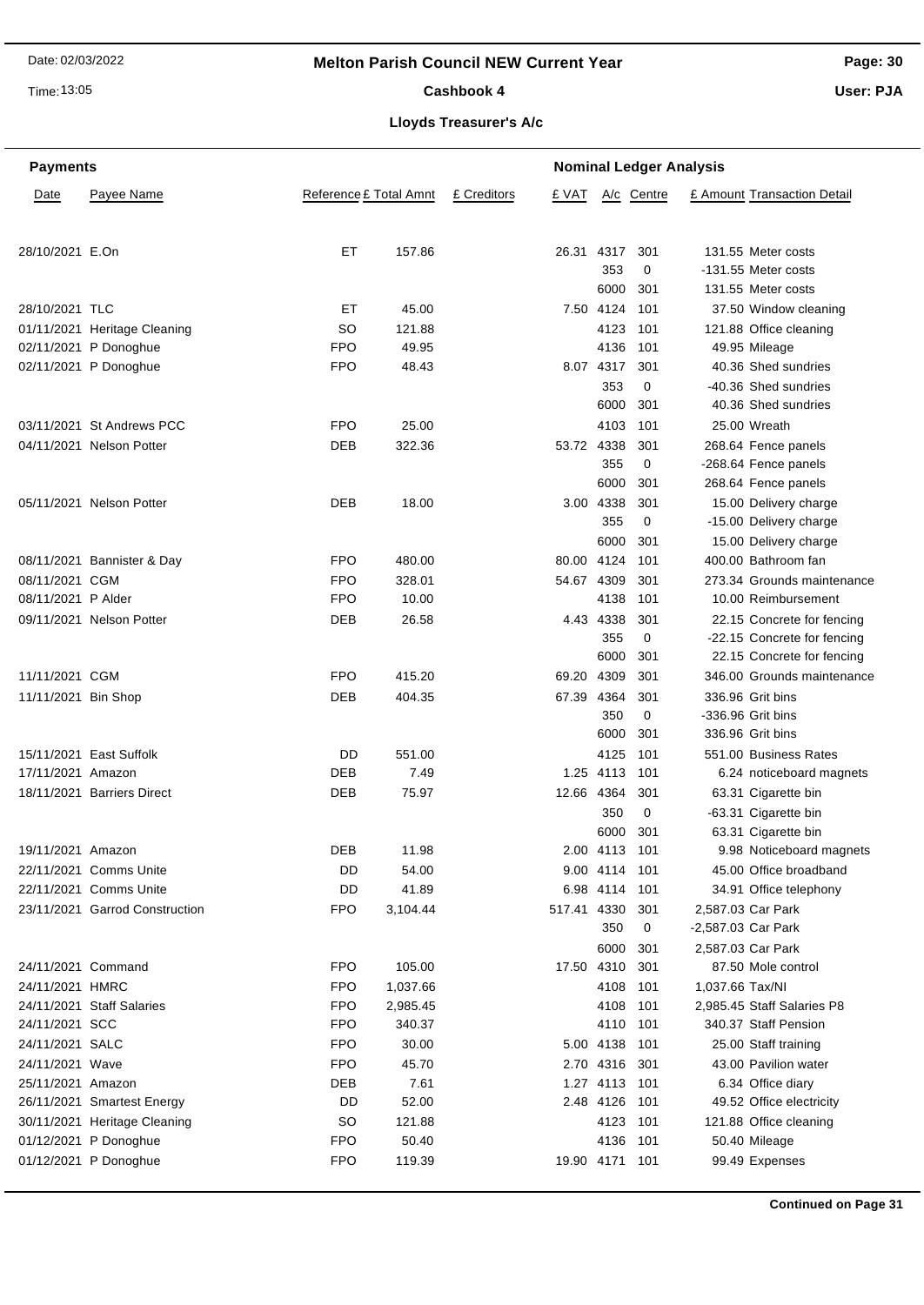Time: 13:05

#### Cashbook 4

**Page: 31**

**User: PJA**

# **Lloyds Treasurer's A/c**

| <b>Payments</b>    |                                      |            |                        | <b>Nominal Ledger Analysis</b> |                 |               |            |  |                                   |  |
|--------------------|--------------------------------------|------------|------------------------|--------------------------------|-----------------|---------------|------------|--|-----------------------------------|--|
| Date               | Payee Name                           |            | Reference £ Total Amnt | £ Creditors                    | £ VAT           |               | A/c Centre |  | £ Amount Transaction Detail       |  |
|                    | 08/12/2021 Parish Online             | <b>FPO</b> | 96.00                  |                                | 16.00 4132 101  |               |            |  | 80.00 Annual mapping subscription |  |
|                    | 08/12/2021 Melton PCC                | <b>FPO</b> | 700.00                 |                                |                 | 4169          | 101        |  | 700.00 Melton Messenger grant     |  |
|                    | 14/12/2021 Thurlow Nunn              | DEB        | 680.00                 |                                | 113.33 4107 101 |               |            |  | 566.67 Brushcutter                |  |
| 15/12/2021 ESC     |                                      | DD         | 551.00                 |                                |                 | 4125 101      |            |  | 551.00 Business Rates             |  |
| 15/12/2021 Savills |                                      | FPO        | 554.40                 |                                | 92.40 4124 101  |               |            |  | 462.00 Estate charges             |  |
|                    | 16/12/2021 THS Consulting            | FPO        | 295.00                 |                                |                 | 4317          | 301        |  | 295.00 Pavilion calcs             |  |
|                    |                                      |            |                        |                                |                 | 353           | 0          |  | -295.00 Pavilion calcs            |  |
|                    |                                      |            |                        |                                |                 | 6000          | 301        |  | 295.00 Pavilion calcs             |  |
|                    | 17/12/2021 BuyItDirect               | DEB        | 752.95                 |                                | 125.49 4120     |               | 101        |  | 627.46 Laptop                     |  |
|                    | 22/12/2021 Comms Unite               | DD         | 54.00                  |                                |                 | 9.00 4114 101 |            |  | 45.00 Office telephony            |  |
|                    | 22/12/2021 Comms Unite               | DD         | 57.30                  |                                |                 | 9.55 4114 101 |            |  | 47.75 Office broadband            |  |
| 22/12/2021 HMRC    |                                      | FPO        | 1,037.46               |                                |                 | 4108          | 101        |  | 1,037.46 Tax and NI               |  |
| 22/12/2021 P Alder |                                      | FPO        | 31.95                  |                                |                 | 5.32 4361     | 301        |  | 26.63 Memorial Plaque             |  |
| 22/12/2021 P Alder |                                      | <b>FPO</b> | 12.95                  |                                |                 | 1.83 4103     | 101        |  | 11.12 Expenses                    |  |
|                    | 22/12/2021 Staff Salaries            | <b>FPO</b> | 2,985.65               |                                |                 | 4108          | 101        |  | 2,985.65 Staff Salaries P9        |  |
|                    | 22/12/2021 SCC Pension Fund          | FPO        | 340.37                 |                                |                 | 4110          | 101        |  | 340.37 Staff Pension              |  |
| 22/12/2021 Norse   |                                      | FPO        | 416.26                 |                                | 69.38 4364      |               | 301        |  | 346.88 Litter Bin                 |  |
| 22/12/2021 Viking  |                                      | FPO        | 97.75                  |                                | 16.29 4113 101  |               |            |  | 81.46 Stationery                  |  |
|                    | 29/12/2021 Smartest Energy           | DD         | 52.00                  |                                |                 | 2.48 4126     | - 101      |  | 49.52 Office electricity          |  |
|                    | 30/12/2021 Heritage Cleaning         | <b>SO</b>  | 121.88                 |                                |                 | 4123          | 101        |  | 121.88 Office cleaning            |  |
|                    | 07/01/2022 East Suffolk Council      | <b>DEB</b> | 312.00                 |                                | 52.00           | 4317          | 301        |  | 260.00 Building Control payment   |  |
|                    |                                      |            |                        |                                |                 | 353           | 0          |  | -260.00 Building Control payment  |  |
|                    |                                      |            |                        |                                |                 | 6000          | 301        |  | 260.00 Building Control payment   |  |
|                    | 10/01/2022 Mixbrow Construction      | <b>FPO</b> | 18,025.20              |                                | 3,004.20 4317   |               | 301        |  | 15,021.00 Pavilion Demolition     |  |
|                    |                                      |            |                        |                                |                 | 353           | 0          |  | -15,021.00 Pavilion Demolition    |  |
|                    |                                      |            |                        |                                |                 | 6000          | 301        |  | 15,021.00 Pavilion Demolition     |  |
|                    | 13/01/2022 Fowler Web                | FPO        | 333.00                 |                                |                 | 4116          | 101        |  | 333.00 Computer Support           |  |
|                    | 17/01/2022 East Suffolk              | DD         | 551.00                 |                                |                 | 4125          | 101        |  | 551.00 Business Rates             |  |
|                    | 20/01/2022 Champkin Landscape        | FPO        | 430.00                 |                                |                 | 4310          | 301        |  | 430.00 Saxon Way Steps            |  |
|                    | 20/01/2022 FL Waters                 | FPO        | 16.49                  |                                |                 | 2.75 4120     | 101        |  | 13.74 Laptop Bag                  |  |
|                    | 20/01/2022 Thurlow Nunn              | <b>DEB</b> | 102.00                 |                                | 17.00 4107 101  |               |            |  | 85.00 Mower Service               |  |
|                    | 24/01/2022 Comms Unite               | DD         | 38.51                  |                                |                 | 6.42 4114 101 |            |  | 32.09 Office Telephony            |  |
|                    | 24/01/2022 Comms Unite               | DD         | 54.00                  |                                |                 | 9.00 4114 101 |            |  | 45.00 Office Broadband            |  |
|                    | 26/01/2022 Smartest Engergy          | DD         | 52.00                  |                                |                 | 2.48 4126 101 |            |  | 49.52 Office Electricity          |  |
|                    | 26/01/2022 Staff Salaries            | FPO        | 3,060.26               |                                |                 | 4108 101      |            |  | 3,060.26 Staff Salaries           |  |
| 26/01/2022 HMRC    |                                      | <b>FPO</b> | 464.97                 |                                |                 | 4108 101      |            |  | 464.97 Tax / NI                   |  |
| 26/01/2022 SCC     |                                      | FPO        | 764.13                 |                                |                 | 4110 101      |            |  | 764.13 Staff Pension              |  |
|                    | 27/01/2022 ESE Direct Limited        | DEB        | 61.50                  |                                | 10.25 4330      |               | 301        |  | 51.25 Bollard and Poster Frame    |  |
|                    |                                      |            |                        |                                |                 | 350           | 0          |  | -51.25 Bollard and Poster Frame   |  |
|                    |                                      |            |                        |                                |                 | 6000          | 301        |  | 51.25 Bollard and Poster Frame    |  |
| 28/01/2022 Norton  |                                      | DEB        | 74.99                  |                                | 12.50 4117 101  |               |            |  | 62.49 Anti virus subscription     |  |
|                    | 31/01/2022 Heritage Cleaning         | <b>SO</b>  | 121.88                 |                                |                 | 4123 101      |            |  | 121.88 Office Cleaning            |  |
|                    | 02/02/2022 Simon Benton Design       | FPO        | 20.00                  |                                |                 | 4361          | 301        |  | 20.00 Simon Benton Design         |  |
|                    | 02/02/2022 Suffolk County Council    | FPO        | 1,000.00               |                                |                 | 4210          | 201        |  | 1,000.00 Suffolk County Council   |  |
|                    |                                      |            |                        |                                |                 | 352           | 0          |  | -1,000.00 Suffolk County Council  |  |
|                    |                                      |            |                        |                                |                 | 6000          | 201        |  | 1,000.00 Suffolk County Council   |  |
|                    | 02/02/2022 Bates Wells & Braithwaite | <b>FPO</b> | 5,480.00               |                                | 900.00 4170     |               | 101        |  | 4,580.00 Legal Fees               |  |
|                    | 03/02/2022 P Donoghue                | FPO        | 76.95                  |                                |                 | 4136 101      |            |  | 76.95 Mileage                     |  |